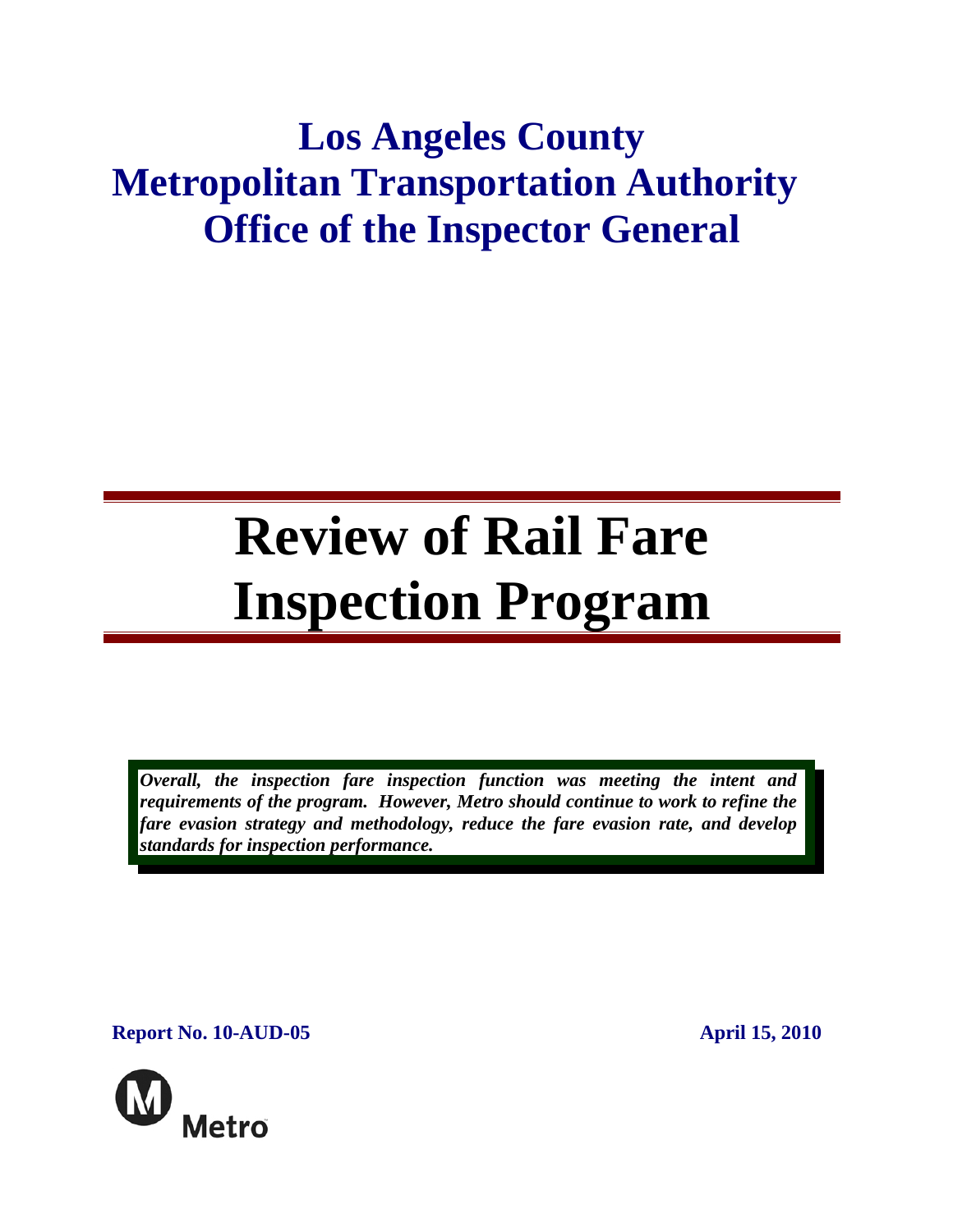# TABLE OF CONTENTS

|           |                                                           | $\mathbf{1}$   |
|-----------|-----------------------------------------------------------|----------------|
|           |                                                           | $\mathbf{1}$   |
|           |                                                           | $\overline{2}$ |
|           |                                                           | 3              |
|           |                                                           | 6              |
| A.        |                                                           | 6              |
|           | 1. Fare Checks Increased and Fare Evasion Rates Decreased | 6              |
|           |                                                           | 8              |
| <b>B.</b> |                                                           | 8              |
| C.        |                                                           | 10             |
| D.        |                                                           | 11             |
|           |                                                           | 12             |
|           |                                                           | 13             |
|           |                                                           | 15             |
|           | <b>ATTACHMENTS</b>                                        |                |
| A.        |                                                           | 16             |
| <b>B.</b> |                                                           | 17             |
| C.        |                                                           | 18             |
| D.        |                                                           | 19             |
| Ε.        |                                                           | 22             |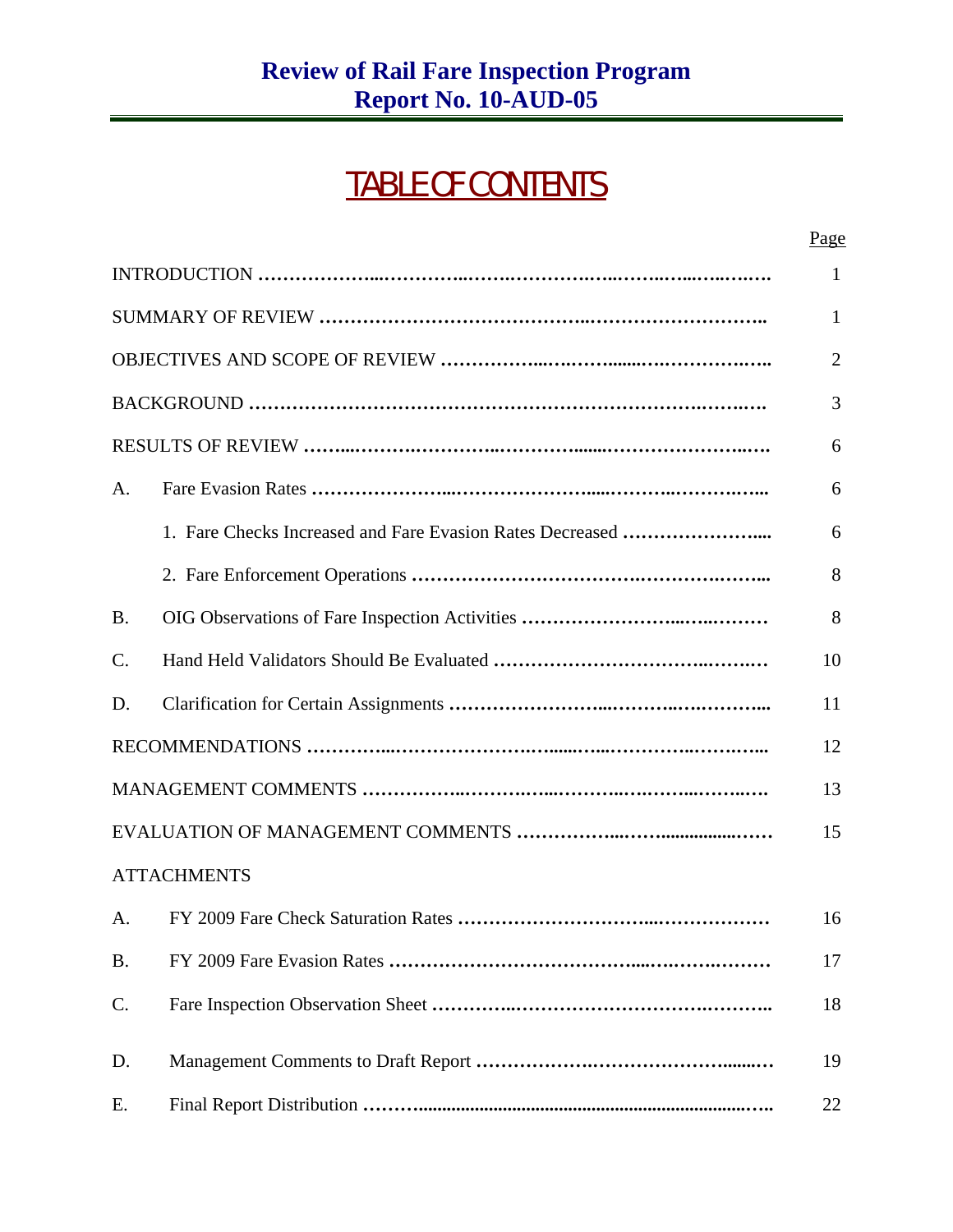

Los Angeles, CA 90017

|              | $1.4$ $\mu$ $1.11$ $\mu$ $\sigma$ $\eta$ $\sigma$ $\sigma$ |
|--------------|------------------------------------------------------------|
| TO:          | <b>Board of Directors</b>                                  |
|              | <b>Chief Executive Officer</b>                             |
|              | Jack Shigetonie                                            |
| <b>FROM:</b> |                                                            |

Deputy Inspector General - Audits

#### **SUBJECT: Review of Rail Fare Inspection Program (Report No. 10-AUD-05)**

# **INTRODUCTION**

**DATE:** April 15, 2010

Management from the Metro Rail and Bus Operations and the Los Angeles Sheriff's Department (LASD) Transit Services Bureau requested the Office of the Inspector General (OIG) to conduct an independent review of the fare inspection program. This review included the fare inspection process for rail and the Orange Line bus operations. The Orange Line was included in the review because its boarding process is similar to rail, and passenger fares are inspected by LASD personnel rather than by the bus operator upon boarding.

This review was jointly performed by OIG audit and investigation staff, and was conducted as part of our ongoing program to assist the Los Angeles County Metropolitan Transportation Authority (Metro) in implementing an effective internal control system and deterring fraud, waste, and abuse.

# **SUMMARY OF REVIEW**

Overall, we found the fare inspection program met the intent and requirements in the Community Policing Services Memorandum of Understanding (MOU). In addition, several recent actions initiated by Metro and the LASD should enhance the program. However, refinements are needed in areas pertaining to hand held validators and clarification of the requirement for LASD staff presence to perform security sweeps at certain stations. In addition, Metro should continue working with LASD to refine the fare evasion strategy and methodology, reduce the fare evasion rate, and develop standards for fare inspection performance.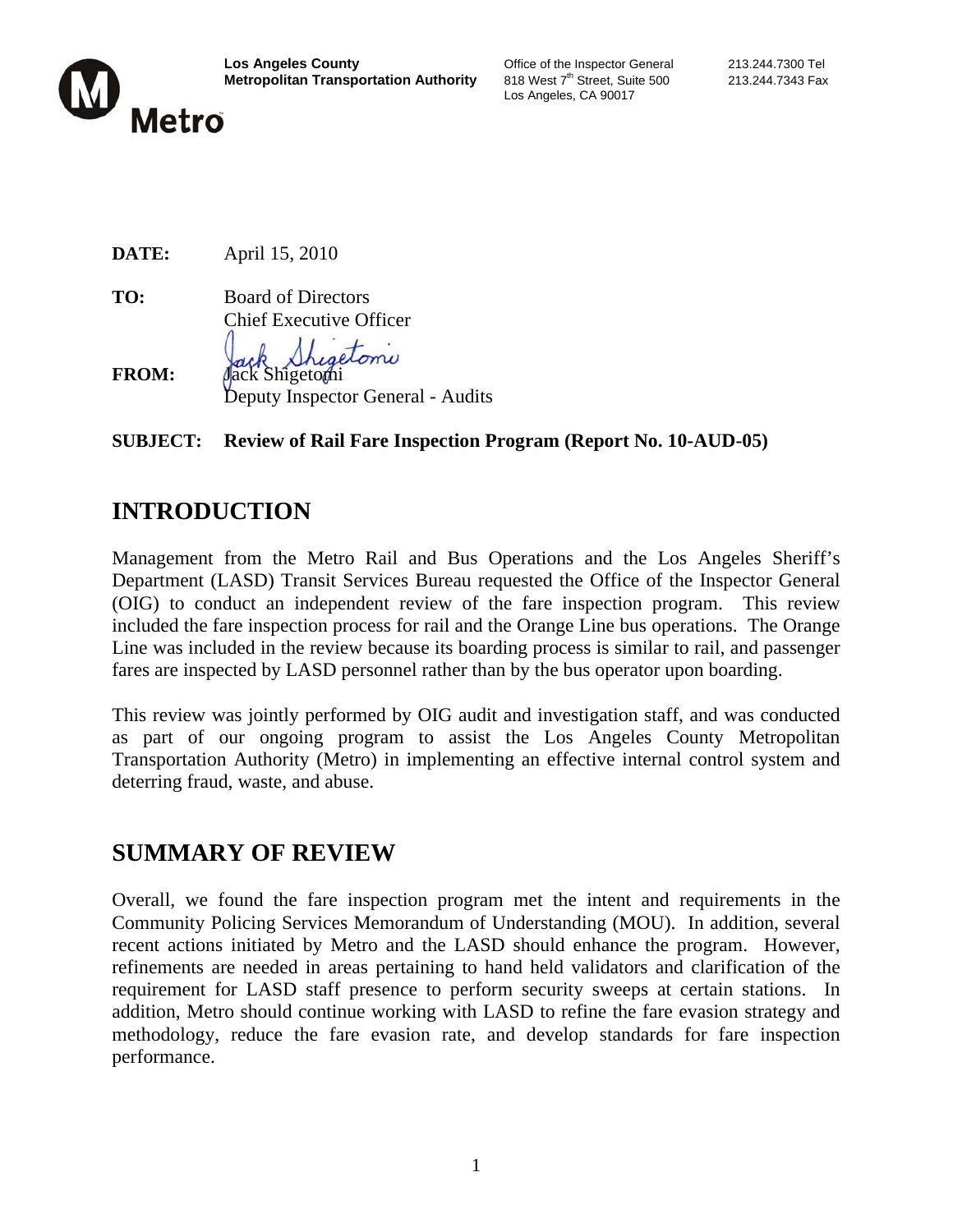#### **Review of Rail Fare Inspection Program**

#### **Office of the Inspector General Report No. 10-AUD-05**

- The LASD increased the number of fares checked (saturation rate), which resulted in a decrease in the fare evasion rate during fiscal year (FY) 2009.
- Our unannounced observations at Metro rail stations found that LASD personnel for the most part appeared to be performing activities consistent with the Transit Community Policing Program.
- The recent Community Policing Services MOU between Metro and the County of Los Angeles contains a more comprehensive fare enforcement plan than the prior MOU. This plan should enhance the implementation of fare enforcement strategy and methodology.
- Metro has recently transitioned from paper media to an electronic fare card, Transit Access Pass (TAP), and has begun the installation of gating at subway stations and selected light rail stations. These actions should enhance the fare enforcement operations. There are still some paper media to verify such as Metrolink passes.
- Metro needs to evaluate the number of hand held validators (used to read fare data on TAP cards) to ensure that sufficient and reliable devices are available for the fare enforcement function.
- Metro should clarify in the MOU, or in a joint agreement, the process and requirements for LASD personnel presence at certain stations to perform security sweeps.

# **OBJECTIVES AND SCOPE OF REVIEW**

The objectives of this review were to:

- Evaluate whether the fare inspection program met the requirements in the Community Policing Services MOU.
- ▶ Identify opportunities to improve Metro fare inspection operations.

This review focused on fare inspection operations for the Red, Blue, Green, Purple, Gold, and Orange Lines. During the review, we:

- $\blacktriangleright$  Interviewed rail and bus operations management officials and LASD officers.
- Reviewed documents and external reports concerning fare inspections.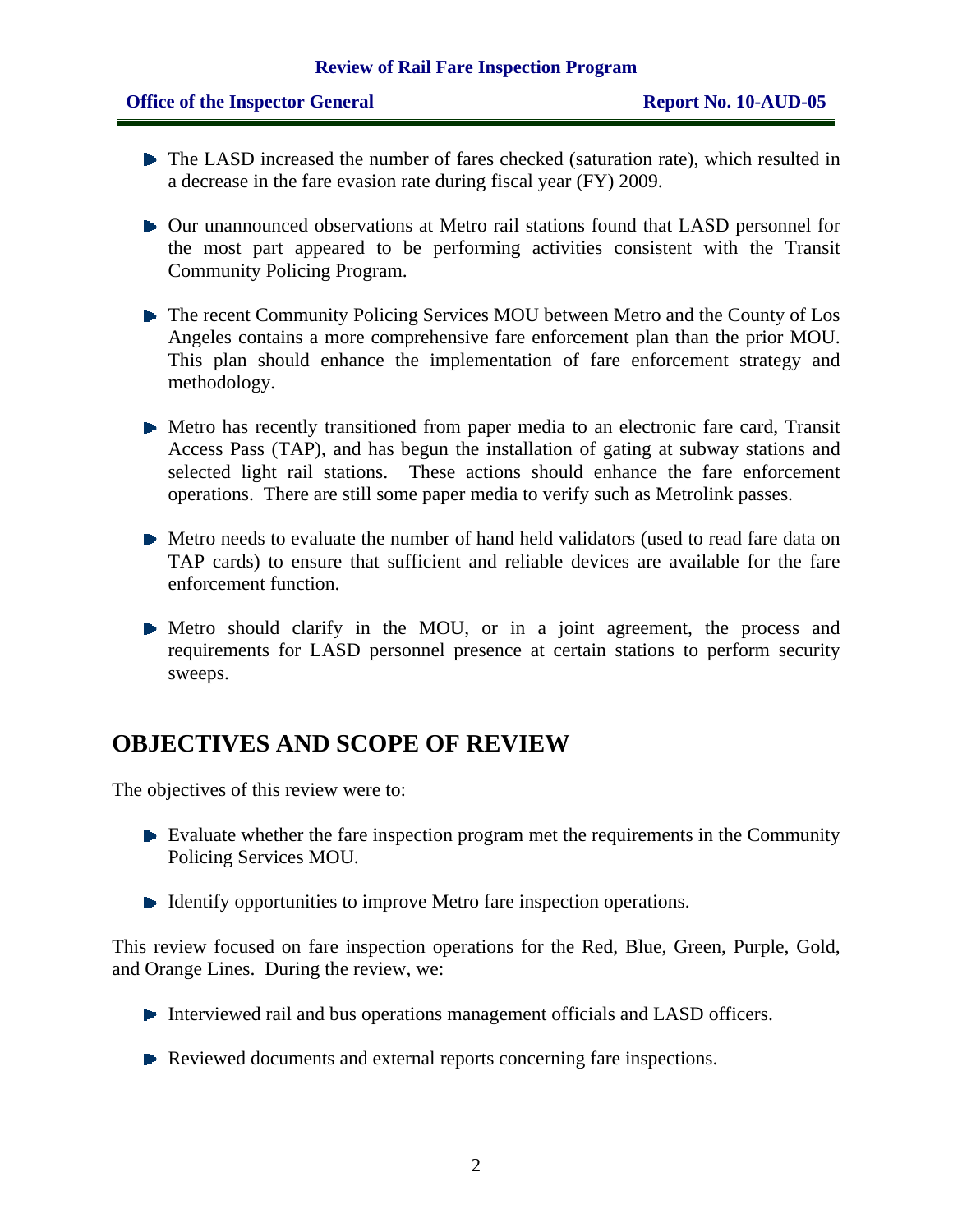- **Reviewed the MOU for transit community policing services between Metro and the** County of Los Angeles.
- Gathered and examined data compiled by Metro and LASD including Metro historical ridership data, LASD Monthly Management Reports, Weekly Activity Reports, In-Service Sheets, archival information, and other related information.
- Conducted (a) unannounced checks of fare inspection activities at Metro rail lines and Orange Line stations, and (b) observed the LASD fare enforcement operations conducted in May 2009.
- Calculated fare check saturation and fare evasion rates based on monthly management report data prepared by LASD and ridership data generated by Metro Service Planning and Development Department.

The audit portion of the review was conducted in accordance with Government Auditing Standards and included such tests of the procedures and records, as we considered necessary under the circumstances.

# **BACKGROUND**

#### **1. Fare Inspections**

Metro uses the proof of payment method for fare enforcement. Characteristics of the proof of payment method include: (a) barrier-free platforms or entrances, (b) passengers boarding without needing to show proof of fare, (c) random or spot inspections for valid proof of payment, and (d) passengers are not able to pay while in transit. Because Metro uses the proof of payment method, there is a need for fare inspectors. Passengers are required to show a valid fare when asked by a fare inspector. Currently, the LASD performs the fare inspection function for Metro rail lines.

#### **2. Transit Community Policing Services MOU**

Since May 2003, LASD has provided Community Policing Services to Metro. On June 30, 2009, a new MOU was signed for a 3-year period, beginning July 1, 2009. This MOU contains a more comprehensive fare enforcement plan than the prior MOU. The purpose of the Transit Community Policing Program is to enhance the safety and security of customers, employees, and assets. The MOU states that Metro, along with LASD, will develop a program that focuses on prevention and quality of life issues including:

- Disorderly conduct
- Vandalism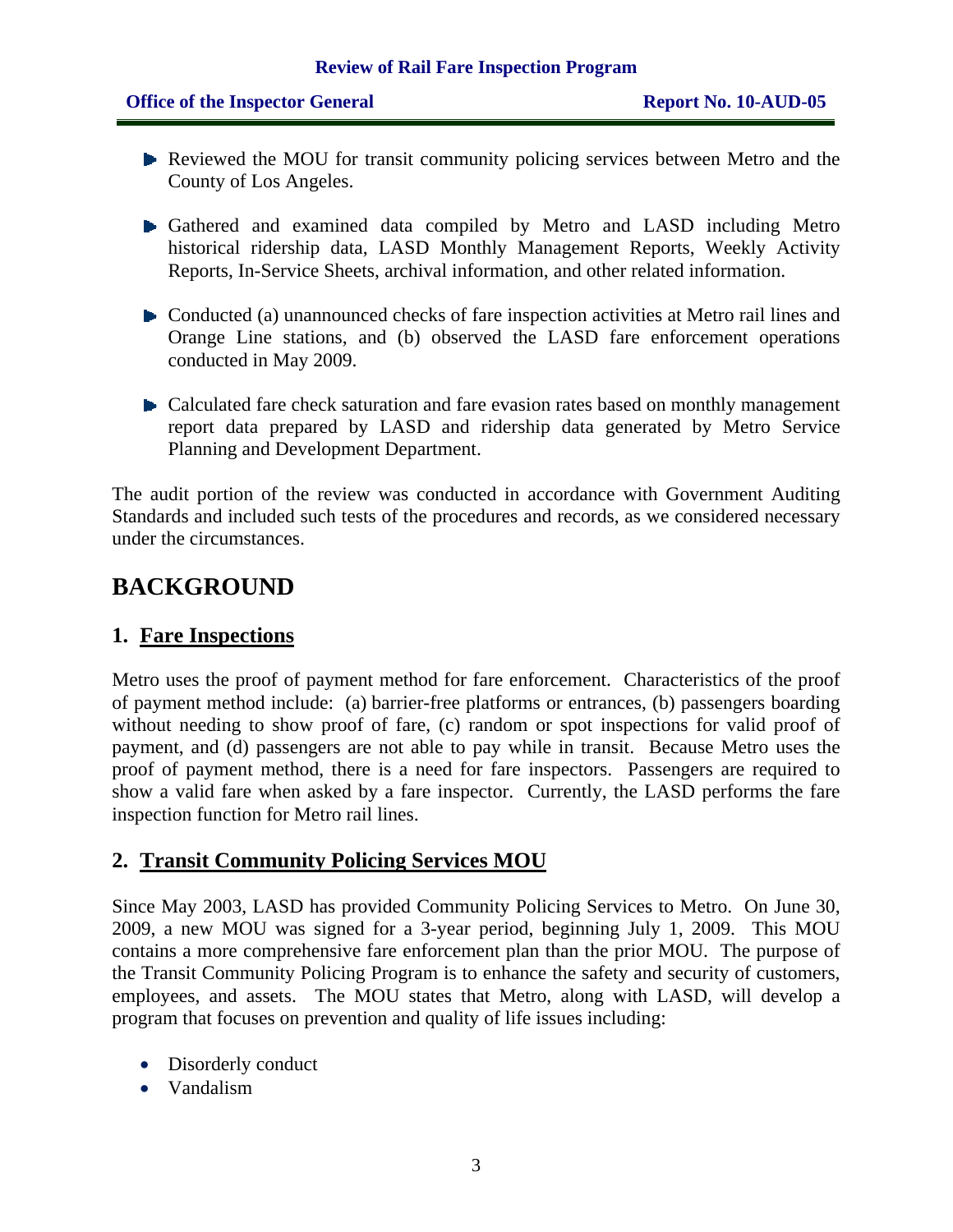- Graffiti
- Fare Evasion
- Other violations of Section 640 of the Penal Code

LASD uses both civilian security assistants  $(SA)$  and sworn Deputies<sup>1</sup> for fare enforcement on Metro rail and the Orange Line. The MOU, effective July 1, 2009, lists a number of LASD service units including 71 SA's, 54.43 56-hour two-Deputy units, 49 56-hour one-Deputy units, 22 motor units, 13 team leaders, and 6 canine Deputies. In addition to fare enforcement, Deputies also perform other Transit Community Policing duties. LASD personnel issue citations or warnings to passengers who fail to provide proof of payment.

The MOU contains a Fare Evasion Enforcement Plan. The overall goal of the plan is to reduce the fare evasion rate throughout the Metro rail system to less than 2% while maximizing LASD visibility throughout the Transit System. As a means to reach this goal, a 10% saturation rate is set as an objective. The plan lists the following goals and five strategies or courses of action for enforcing fares:

- Saturation coupled with ubiquitous risk
- In transit checks
- Diverse targeting (quality of life and fare evasions)
- Public Information
- Target identification

#### **3. Transit Security Report**

 $\overline{a}$ 

In December 2008, a consultant report<sup>2</sup> on Metro Transit Security was issued. While the report covered all transit security operations, several issues in the report impacted the fare inspection functions. The report found that:

- The security function was bifurcated between LASD and Metro Transit Security. Friction occurred because there was no clear delineation of the roles and responsibilities for the two agencies to work together.
- Effective management of any function requires reliable and timely information. Currently, there is a "push" system for distributing information. The report recommended augmenting existing procedures with a "pull" system<sup>3</sup> for distributing information to gain a better perspective and broader scope of factors and influences in play.

<sup>&</sup>lt;sup>1</sup> Sworn personnel with full authority as set forth in the California Penal Code and regulated by the California Commission on Peace Officer Standards and Training. 2

<sup>&</sup>lt;sup>2</sup> Metro Transit Security, Sid Heal, December 23, 2008.

 $3$  A "pull" system allows authorized users to access data that is important to them; a "push" system sends preselected reports/data to users.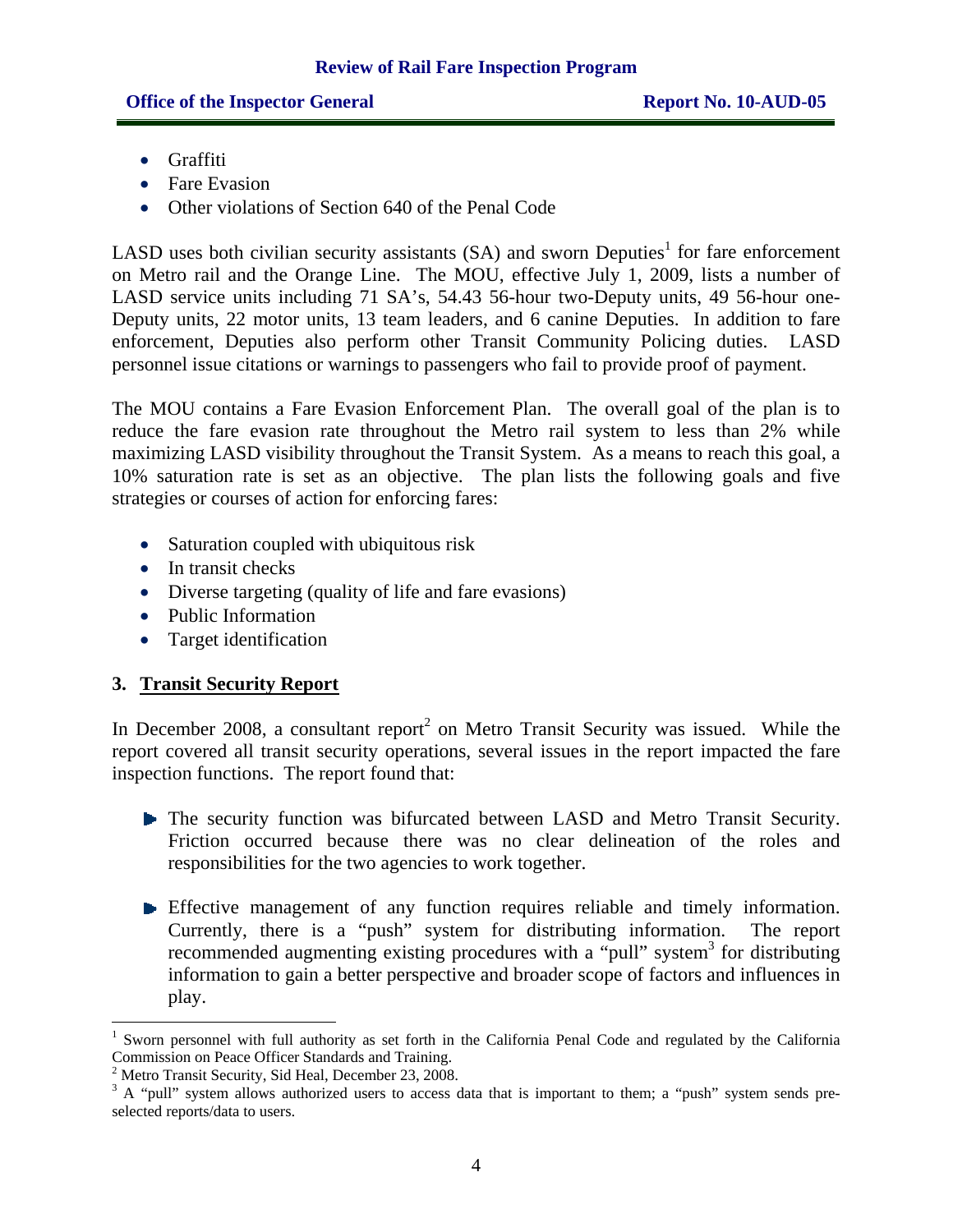LASD officials advised us that they are working on two database programs to improve information for LASD and Metro management. When both of these systems are fully operational, information concerning individual LASD staff activity such as citations issued, warnings given, arrests made, and buses or trains ridden will be easily obtained for any time period. Utilizing this data and comparing it to other indices will allow managers to formalize action plans to address crime and quality of life issues on various lines, stations, and locations.

- The fare evasion issue is critical to both the security and financial well being of Metro. It is well established that the likelihood of a person to be evading fare decreases as expectation of being checked increases.
- The report revealed some issues that need to be jointly addressed to alleviate tension and facilitate collaboration. These included identifying an efficient way of capturing, storing, retrieving, distributing, and reporting data used by both LASD and Metro; and establishing a comprehensive, written strategy to provide the essential focus to ensure best practices and effective management. Metro has taken action; the new MOU contains a Fare Evasion Enforcement Plan that outlines specific strategies.

#### **4. Reorganization of Metro's Security Operations**

On August 3, 2009, the Chief Executive Officer (CEO) announced a reorganization of Metro's security operations management. Under the reorganization, the Deputy CEO will assume direct responsibility for the management of security operations, and will serve as Metro's project manager for the policing services MOU. In addition, the LASD will assume responsibility for the day-to-day operations of Metro Security. We believe that this reorganization will enhance coordination and communication between LASD and Metro. In addition, the reorganization is consistent with correcting the matter discussed in the December 2008 consultant report that Metro's security function is bifurcated between LASD and Metro Transit Security, and there is no clear delineation of the roles and responsibilities for the two agencies to work together.

#### **5. Recent Actions that Affect Fare Inspections**

Implementation of Transit Access Pass Cards. In late FY 2009, Metro transitioned from paper media to an electronic TAP Card system. Under the paper media system, fare inspectors could visually verify the validity of a passenger's fare. However, the information for TAP Cards has to be read by a special electronic reader. Fare inspectors must use hand held validators to verify the patrons' TAP Cards. In our opinion, the electronic card readers will increase the accuracy and facilitate the tracking of the number of fares checked. In turn, this will provide more accurate, complete, and timely information to LASD and Metro management to measure fare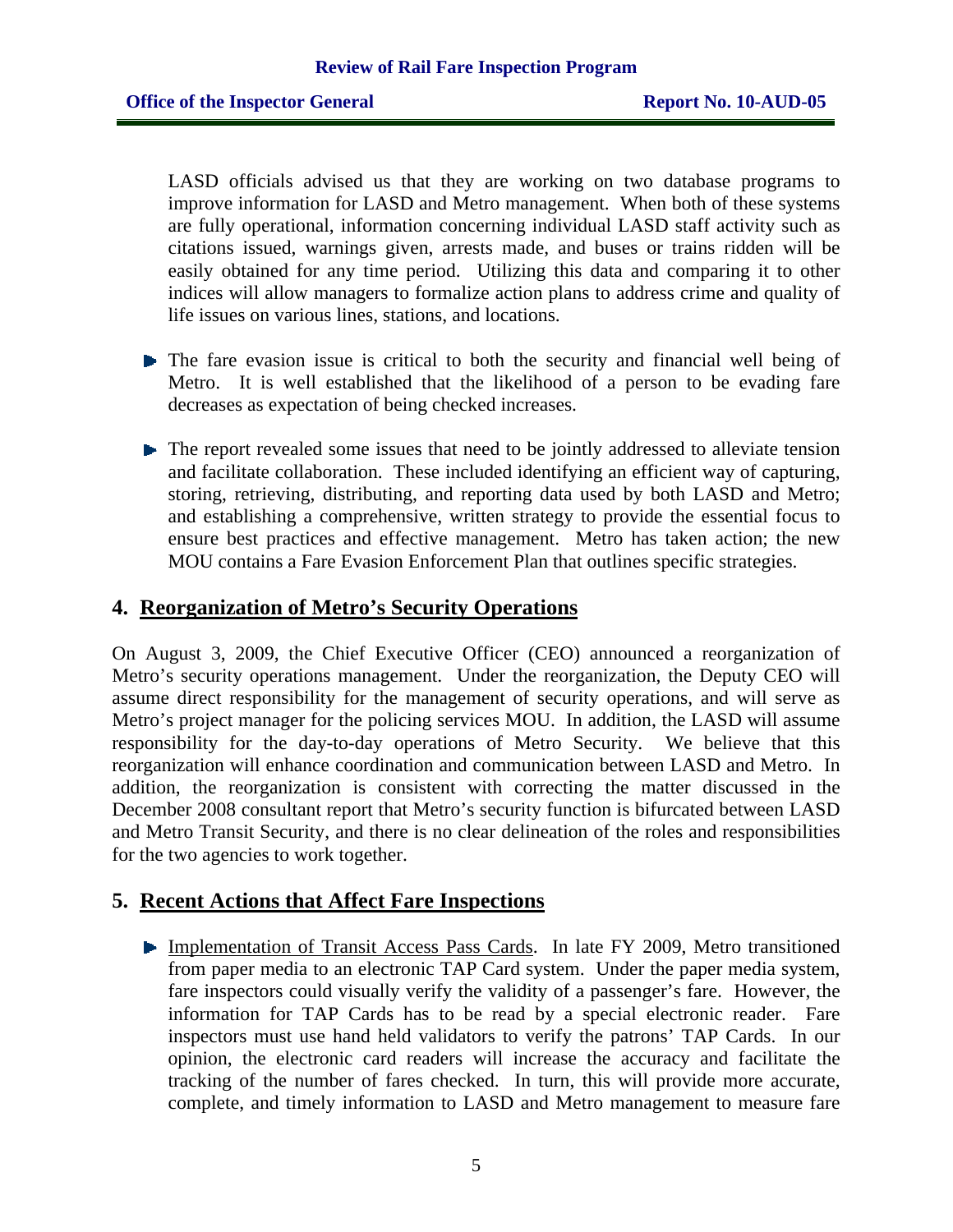inspection activities and productivity. Currently, the number of fares checked is determined by electronic fare validators, manual counters, or the number is estimated.

Installation of Turnstile Fare Gates. Metro has begun installing turnstile fare gates. When completed in 2010, a total of 379 fare gates will be installed at Metro Red Line, Purple Line, and Green Line stations and key stations on the Blue and Gold Lines. Installation of gates would affect the fare inspection strategy and methodology. The gates will provide a barrier that could be used as a fixed post where security personnel could monitor, and enforce fare policy and quality of life issues. In contrast, the strategy for an open system relies more on roving inspections, in-transit inspections, and saturation enforcement actions.

# **RESULTS OF REVIEW**

Overall, we found the fare inspection program met the intent and requirements in the Community Policing Services Memorandum of Understanding (MOU). In addition, several recent actions initiated by Metro and the LASD should enhance the program. However, refinements could be made in several areas to enhance the program.

#### **A. Fare Evasion Rates**

 $\overline{a}$ 

#### **1. Fare Checks Increased and Fare Evasion Rates Decreased**

Our analysis of fare inspection records for all rail lines and the Orange Line found that the number of fare checks increased and the fare evasion rate declined during FY 2009. We calculated the fare check saturation rate<sup>4</sup> and the fare evasion rate<sup>5</sup> for FY 2009. We found that LASD had significantly increased the number of fares checked (saturation rate). For example, the monthly saturation rate increased from 1.41% in September 2008 to 11.73% in May 2009 (see Attachment A). We also found that as the saturation increased, the monthly fare evasion declined (see Chart 1 on next page). For example, the fare evasion rate decreased from 4.59% in September 2008 to 1.01% in April 2009 (see Attachment B). Our calculations were based on LASD Monthly Reports and Metro ridership data. We did not verify the accuracy or completeness of this data since it was impractical to do so because some of the data was based on estimates. The full implementation of TAP for all riders will provide more accurate ridership data and the number of fares checked.

<sup>&</sup>lt;sup>4</sup> Fare check saturation rate was calculated by dividing the total number of passengers checked for proof of payment (from LASD's "MTA Monthly Report") by the total number of passengers (from Metro ridership data).<br><sup>5</sup> Fare evasion rate was calculated by dividing the total number of patrons found with invalid fares (from LASD's

<sup>&</sup>quot;MTA Monthly Report") by the total number of passengers checked for proof of payment.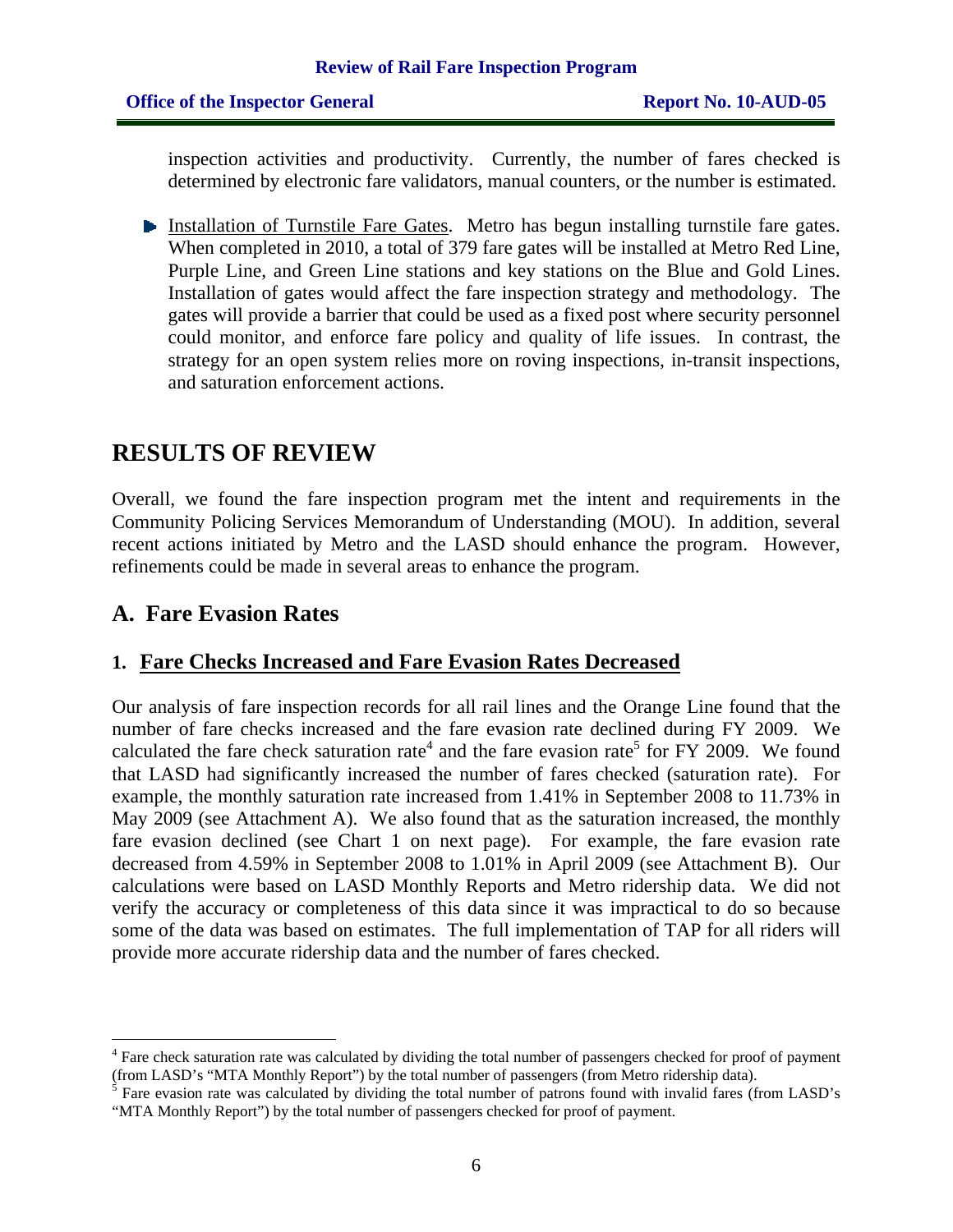#### **Office of the Inspector General Report No. 10-AUD-05**

According to LASD officials, the fare evasion rates cited may not measure all revenue loss. The fare inspections measured who had valid fare cards/tickets but did not always confirm if the fare was paid by the patron. For example, a valid fare or ticket might have been given or sold by one rider to another. Also, when riders see the fare inspectors, they purchase a fare but might not have done so if the inspectors were not visible. In other instances, patrons without valid fares take action to avoid being checked by the fare inspectors. Moreover, LASD officials stated that they could not always confirm whether a TAP card had a valid fare loaded because of a lack of HHVs or inoperable devices. We believe that the implementation of gating would help to resolve some of these matters.





The above chart indicates that there is a correlation between the rate of fare checks and fare evasion. This is because as the likelihood of fare checks increase, passengers are less likely to risk fare evasion.

LASD officials told us that during the first part of 2009, they modified deployment to increase focus on team deployments at large stations, which accounted for the increase in the number of patrons checked for fares. They utilized various deployment methodologies, and periodically change tactics.

The fare check saturation rate is the fundamental measure of the level of an agency's inspection effort. The recent MOU sets a goal of reducing fare evasion to less than 2% and sets an objective of a 10% saturation rate. We believe that LASD and Metro should work together to refine the strategies and methodologies to achieve these goals.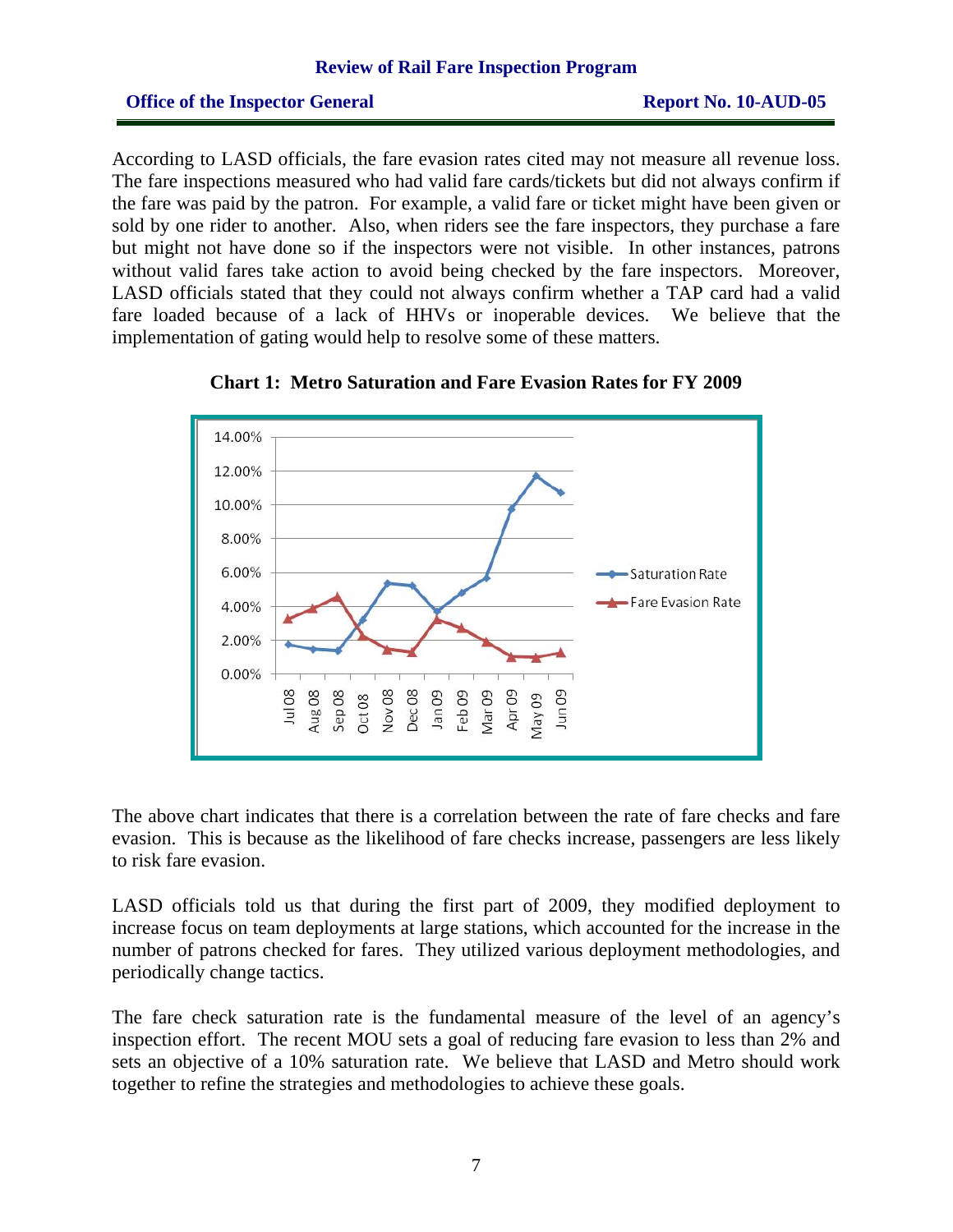#### **2. Fare Enforcement Operations**

During 5 days in May 2009, the LASD conducted fare enforcement operations at 5 stations (one station each day for a 6 hour-period). The purpose of this operation was to determine the fare evasion rate. During these operations, LASD personnel checked patrons entering and departing the station area. The OIG observed these fare inspection operations. We concluded that the operations were adequately planned and executed. The results of the fare enforcement operation showed an overall 2.74% fare evasion rate (see Table 1). This fare evasion rate might not be valid for the entire system since inspection consisted of only 5 stations and was conducted only during the morning hours on work days. An additional community policing outcome from these inspections was that 39 arrests were made during the operation. While the arrests might not have been directly related to the penal code for transit, the arrests were consistent with the purpose of the Metro Transit Community Policing Program to "enhance the safety and security of Metro's customers, employees, and assets."

| <b>Line/Station</b>                             | <b>Patrons</b><br><b>Checked</b> | <b>Citations</b> | <b>Warnings</b> | <b>Invalid</b><br><b>Fares</b> | <b>Fare Evasion</b><br>Rate |
|-------------------------------------------------|----------------------------------|------------------|-----------------|--------------------------------|-----------------------------|
| Orange/North Hollywood                          | 7,496                            | 15               | 12              | 27                             | 0.36%                       |
| Blue/Compton                                    | 1,100                            | 51               | 43              | 94                             | 8.55%                       |
| $\overline{\text{Red}/7}^{\text{th}}$ and Metro | 8,925                            | 168              | 250             | 418                            | 4.68%                       |
| Green/Crenshaw                                  | 748                              | 49               | 31              | 80                             | 10.70%                      |
| <b>Gold/Union Station</b>                       | 6,297                            | 51               | $\overline{4}$  | 55                             | 0.87%                       |
| <b>TOTALS</b>                                   | 24,566                           | 334              | 340             | 674                            | 2.74%                       |

**Table 1: Results of Fare Enforcement Operation<sup>6</sup>**

The fare evasion rate is an important measure because it provides an indication of the agency's overall effectiveness and efficiency in inspection and enforcement. Metro needs to continue to monitor the fare evasion rate to identify any adverse trends and problem areas such as specific stations, days of the week or times with high fare evasion rates.

### **B. OIG Observations of Fare Inspection Activities**

We made unannounced visits to all of the Metro rail and Orange Line stations to observe fare inspection activities. Our observations found that LASD Deputies and SAs for the most part appeared to be performing Transit Community Policing Services.

 $\overline{a}$ 

 $6$  LASD officials provided us with the data from their fare enforcement operation.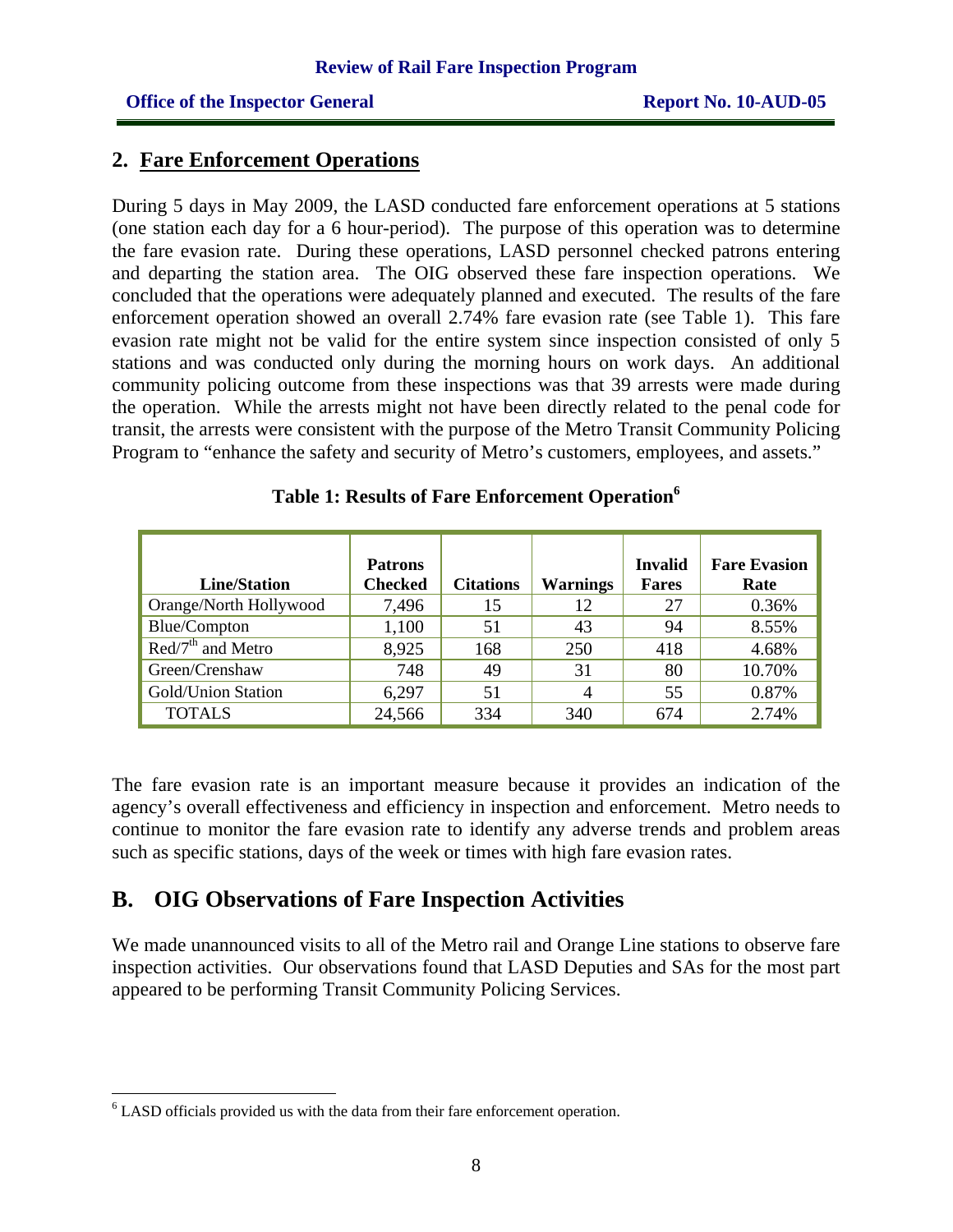For 5 days, we made our visits during the following time frames:

- Tuesday, April 21; Wednesday, April 22; and Thursday, April 23, 2009: from 6 a.m. to 10 p.m., except observations on the Green Line were from 2 to 10 p.m.
- Saturday, April 25, 2009: from 2 p.m. to 10 p.m.
- Sunday, April 26, 2009: from 6 a.m. to 2 p.m.

On the above days, we traveled the Metro rail system and Orange Line. We disembarked at each station and recorded our observations on a predesigned worksheet (see Attachment C). We checked the station platform and mezzanine areas; in some instances, we also checked station entrances and Metro property outside the entrances. In total, we made 3,423 observations (2,379 of the observations were made at the station platforms and 1,044 were made in other station areas). Of this total, we observed LASD Deputies and/or Security Assistants at the stations on 224 occasions, as shown on Table 2:

| <b>Metro Line</b> | Number of<br><b>Observations</b><br><b>Made by</b><br><b>OIG Staff</b> | Number of<br><b>Times OIG</b><br><b>Staff Saw</b><br>LASD Staff <sup>7</sup> | <b>Percentage of Time</b><br><b>OIG Staff Saw</b><br><b>LASD</b> Staff in the<br><b>Observations</b> |
|-------------------|------------------------------------------------------------------------|------------------------------------------------------------------------------|------------------------------------------------------------------------------------------------------|
| Blue              | 691                                                                    | 52                                                                           | 7.53%                                                                                                |
| Green             | 419                                                                    | 0                                                                            | 0.00%                                                                                                |
| Red/Purple        | 1,238                                                                  | 115                                                                          | 9.30%                                                                                                |
| Gold              | 440                                                                    | 17                                                                           | 3.86%                                                                                                |
| Orange            | 635                                                                    | 40                                                                           | 6.30%                                                                                                |
| <b>Totals</b>     | 3,423                                                                  | 224                                                                          | 6.54%                                                                                                |

#### **Table 2: Breakdown of Observations Made in Each Rail Line**

For the 224 times that we saw LASD's staff, we observed 344 activities being performed. For the vast majority of incidents observed, we found that LASD personnel were performing

 $\overline{a}$ <sup>7</sup> We might not have seen LASD staff at some of the station stops because they could have been patrolling other station areas, making arrests, responding to emergencies or priority calls, checking Metro parking lots, or performing other roving duties. During the period of our observations, LASD Blue and Green Line weekly activity reports showed that 6,216 fares were checked, 141 citations were issued, 41 warnings were given, and 29 arrests were made. LASD officials advised us that Green Line fare enforcement is conducted at the mezzanine level and fare inspectors cannot be observed from the platform. In addition, LASD staff deployed to the Green and Blue Lines are not assigned to any particular station; they patrol the entire line. Therefore, it is possible that OIG staff could have been at one station while LASD personnel were at another station. Moreover, some LASD personnel were pulled from their regular assignments during the period of the OIG observations to attend a mandated "Disaster Service Worker" training which was due by May 1, 2009. Also, on April 23, 2009, some LASD staff were pulled from scheduled deployments to cover a rock concert and provide security during a power outage at a major rail station. During April 24 to 26, LASD Deputies and SAs were deployed to assist a "bus bridge" operation on the Blue Line.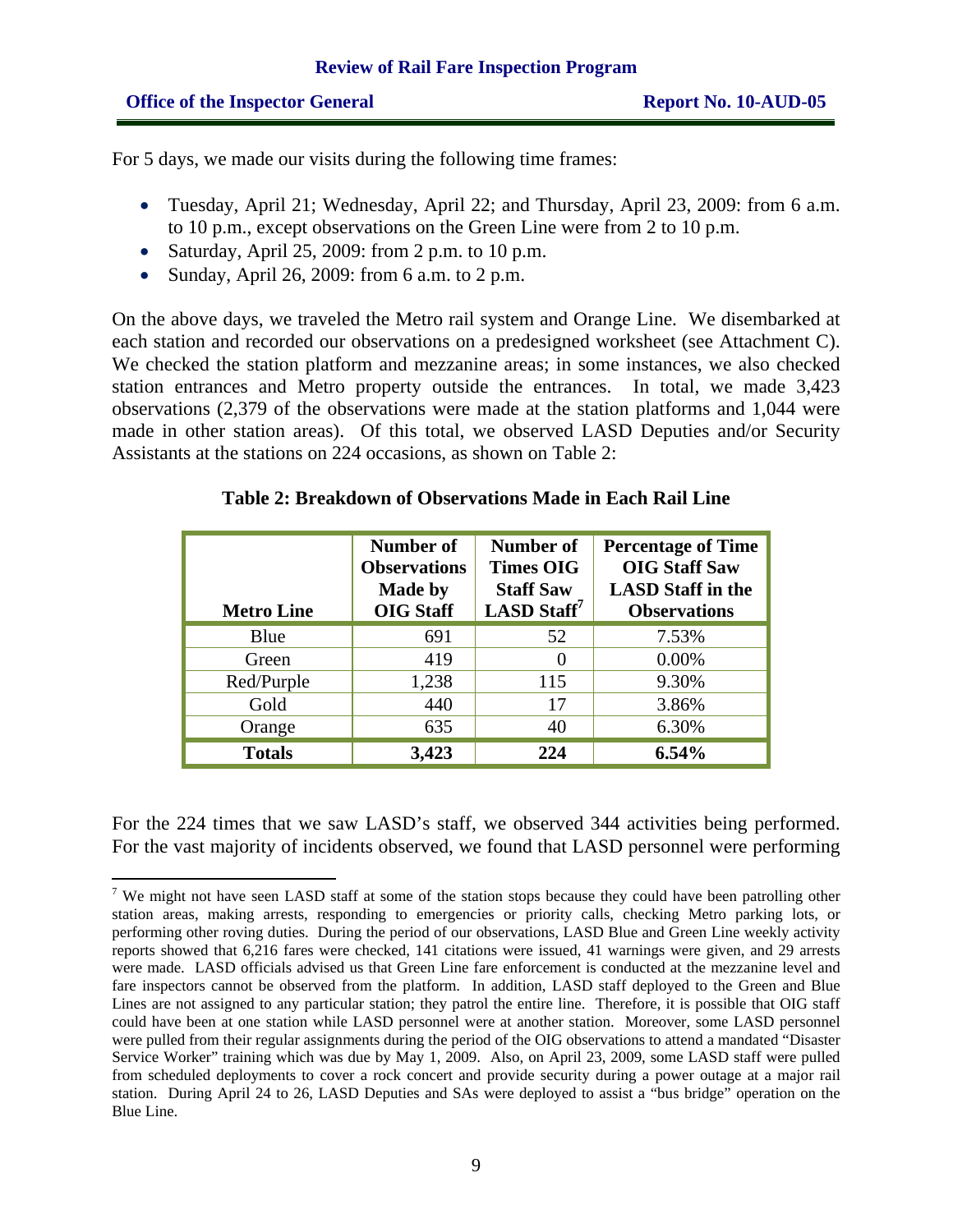#### **Office of the Inspector General Report No. 10-AUD-05**

activities that appeared to be related to Community Transit Policing Services, including the fare enforcement function (see Table 3). These activities included conducting fare inspections, issuing citations or warnings, assisting customers, observing customers, performing security sweeps of trains, and patrolling the station. There were a few occasions where it was not evident whether the activity observed was work related such as persons clustering in a group and not asking patrons for proof of payment. Clustering gives the impression of not performing fare inspection/community policing duties and LASD staff should be trained and advised to avoid that behavior.

In about half of the observations, the SA's were observed performing direct fare inspection activities and security sweeps of trains. The MOU does not contain standards for fare inspection performance. Establishing such standards will provide metrics for measuring fare inspection performance.

|                                                 | <b>Number of Activities Observed</b> |                                      |              | Percentage                       |
|-------------------------------------------------|--------------------------------------|--------------------------------------|--------------|----------------------------------|
| <b>Key Categories of Activities Observed</b>    | <b>Deputies</b>                      | <b>Security</b><br><b>Assistants</b> | <b>Total</b> | of Activities<br><b>Observed</b> |
| Coordinated fare enforcement operation          | 18                                   | 12                                   | 30           | 8.72%                            |
| Individual fare inspection                      | 27                                   | 14                                   | 41           | 11.92%                           |
| Issuing citation or warning                     | 7                                    | 5                                    | 12           | 3.49%                            |
| Helping customers                               | 17                                   | 3                                    | 20           | 5.81%                            |
| Observing customers                             | 47                                   | 18                                   | 65           | 18.90%                           |
| Security sweeping trains                        | 24                                   | 26                                   | 50           | 14.53%                           |
| Patrolling the station                          | 16                                   | 7                                    | 23           | 6.69%                            |
| Other activities appearing to be worked related | 62                                   | 13                                   | 75           | 21.80%                           |
| Other activities worked related not evident     | 15                                   | 13                                   | 28           | 8.14%                            |
| <b>Totals:</b>                                  | 233                                  | 111                                  | 344          | 100.00%                          |

#### **Table 3: Breakdown of LASD Activities Observed**

#### **C. Hand Held Validators Should Be Evaluated**

Hand Held Validators (HHV) are portable devices that LASD staff use to check the validity of a passenger's TAP card to determine whether the customer has proof of payment. Since Metro has transitioned to using electronic fare media, the HHVs are essential because fare inspectors cannot determine whether the patron has valid fares without the HHVs or use of the fixed card readers at the stations.

As of June 8, 2009, 59 of the 66 HHVs assigned to LASD were available for deployment. Three of the 66 HHVs were out for repair and four others were missing. LASD officials stated they need an additional 74 HHVs for fare enforcement operations (see Table 4). Due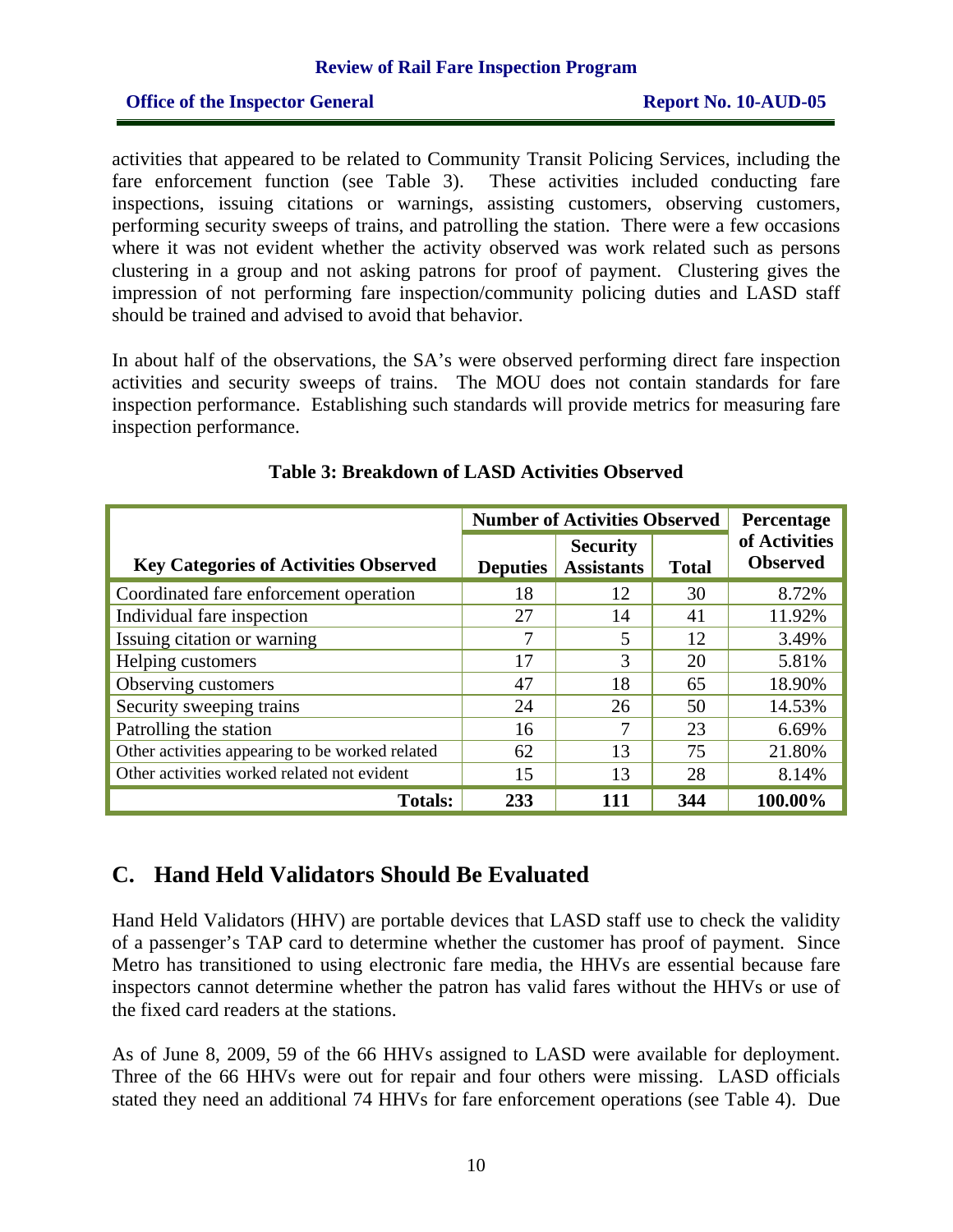to the limited number of HHVs available for deployment to support operations and the 8 hours charging requirements needed between shifts, presently only Team Leader Deputies and SA's are trained to use the HHVs.

| Location                       | <b>Current</b><br><b>HHVs</b><br><b>Assigned</b> | <b>HHVs</b><br><b>Available for</b><br><b>Deployment</b> | <b>HHVs</b><br><b>Out for</b><br><b>Repairs</b> | <b>HHVs</b><br><b>Missing</b> | <b>Additional</b><br><b>HHVs</b><br><b>Needed</b> |
|--------------------------------|--------------------------------------------------|----------------------------------------------------------|-------------------------------------------------|-------------------------------|---------------------------------------------------|
| Gateway                        | 29                                               | 24                                                       |                                                 |                               | 36                                                |
| <b>Rail Operations Control</b> | 29                                               | 27                                                       |                                                 |                               | 21                                                |
| <b>Chatsworth</b>              |                                                  |                                                          |                                                 |                               | 17                                                |
| Total:                         | 66                                               | 59                                                       |                                                 |                               | 74                                                |

# **Table 4: List of Hand Held Validators (HHVs)**

Between March 31, and April 3, 2009, the Service Area Lieutenants of LASD checked the HHVs deployed during peak morning and evening operating cycles, as well as the lunch time at certain venues. They found that half of the HHVs went down and it took 20 minutes each to reboot during the Red Line checks; also, 5 of the 7 HHVs utilized on the Orange Line checks were dysfunctional during the operation.

On September 17, 2009, LASD officials told us that they needed newer, smaller, more reliable HHVs, and enough hand held devices for all LASD staff so that required fare checks can be made. They stated that it takes longer to validate TAP cards versus paper media, which only required a visual inspection.

Poor reliability or unavailability of HHVs could adversely impact the fare inspection process. We believe that Metro needs to evaluate the number of HHVs needed for fare inspections considering back-up devices and re-charging times. Also, the evaluation should consider the impact that gating certain rail stations would have on HHV requirement. Metro could minimize the expense of purchasing HHVs by purchasing some combination of HHVs and extra batteries, so that an extra charged battery could be swapped with a low battery. In addition, before leaving the station, each LASD staff should check their HHV to ensure that it is operational and the battery is fully charged so they obtain maximum utilization of the HHV while on deployment.

### **D. Clarification for Certain Assignments**

The MOU should be updated to reflect the requirement for LASD staff presence at all times at certain rail stations to perform security sweeps. We found that there were some differences in the expectations and understanding of this requirement between Metro and LASD staff.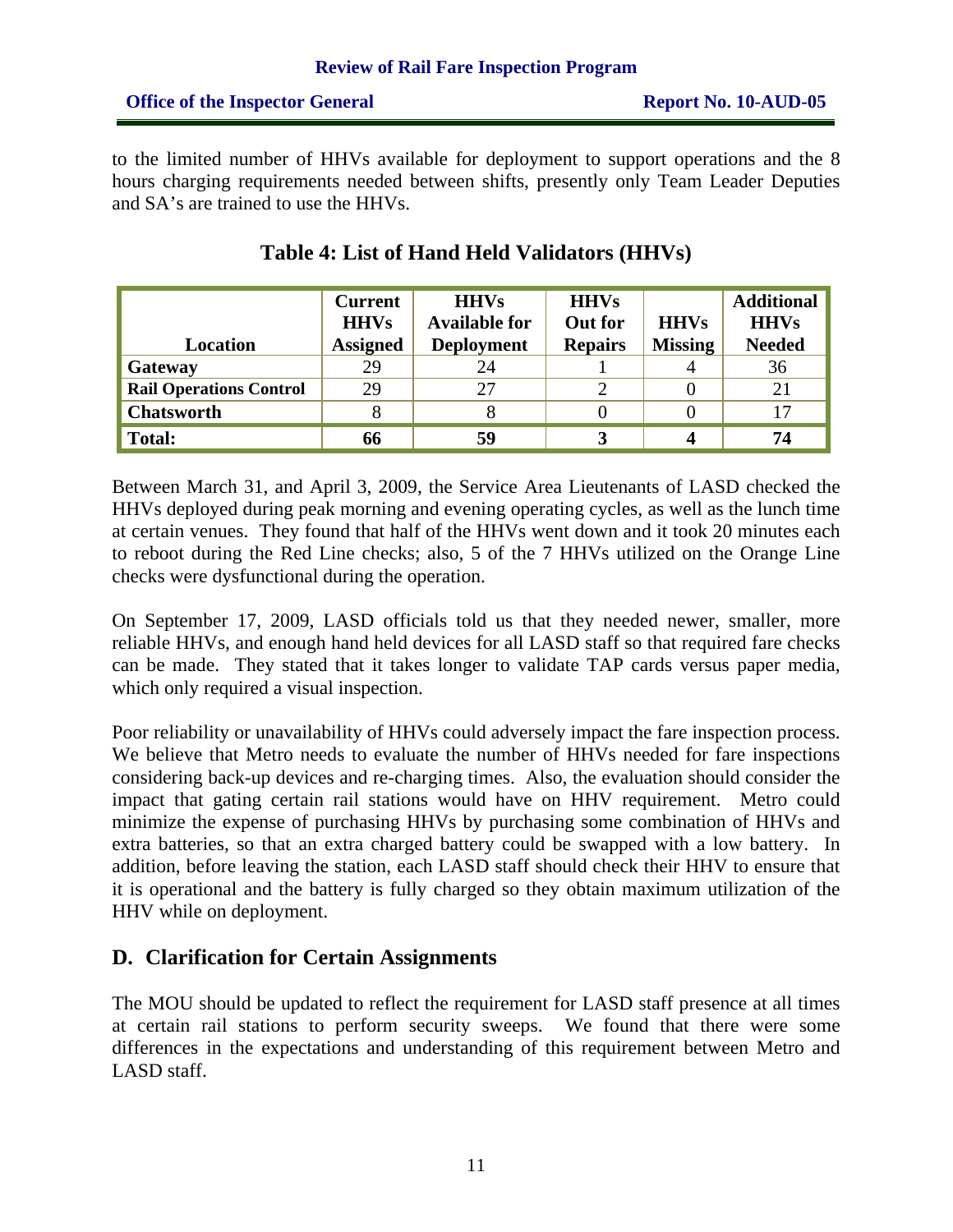#### **Review of Rail Fare Inspection Program**

#### **Office of the Inspector General Report No. 10-AUD-05**

The Director of the Red Line Rail Transportation Operations stated that LASD personnel should be present at all times at four Metro stations to perform security sweeps at the terminus of the lines. The sweep coverage can be a combination of Deputies and/or SAs. The General Manager, Rail Operations, stated "it is a requirement that Metro is paying for and one that is required to run an efficient operation." The Director identified the following four stations included in this requirement:

- Union Station (Red/Purple Lines);
- North Hollywood Station (Red Line);
- Wilshire/Western Station (Purple Line), and
- $7<sup>th</sup> Street/Metro Center Station (Blue Line)$

During our observations of rail stations in April 2009, we found that LASD staff were not always present at the platform areas of the four stations listed above. In some of these observations, LASD staff could have been patrolling other areas of the station. In other instances, LASD staff were not scheduled at certain times to cover these stations. On October 8, 2009, LASD officials told us that the agreement was to have LASD personnel available at the above stations except cases such as priority events, emergencies, or making arrests. In addition, they said that the coverage for the Blue Line  $7<sup>th</sup>$  Street/Metro Station was for peak hours only.

We reviewed the current MOU with the LASD and could not find any requirement that specific stations should have LASD staff presence at all times, or that LASD staff should assist operators in sweeping trains. The Red Line Operations manual contained operating procedures for security sweeps for two of the four stations. However, LASD personnel are not Metro employees and are not responsible for following Metro procedures and policies. It is important that all requirements pertaining to LASD are contained in the MOU, or a joint agreement, to ensure that LASD agrees and follows the requirement.

### **RECOMMENDATIONS**

We recommend that Metro Management:

- 1. Continue to work with LASD to:
	- a. Reduce the fare evasion rate throughout the rail system to less than 2%, maximize LASD visibility, and achieve a 10% saturation rate.
	- b. Monitor the fare evasion rate to identify any adverse trends and problem areas such as specific stations, days of the week or times with high fare evasion rates.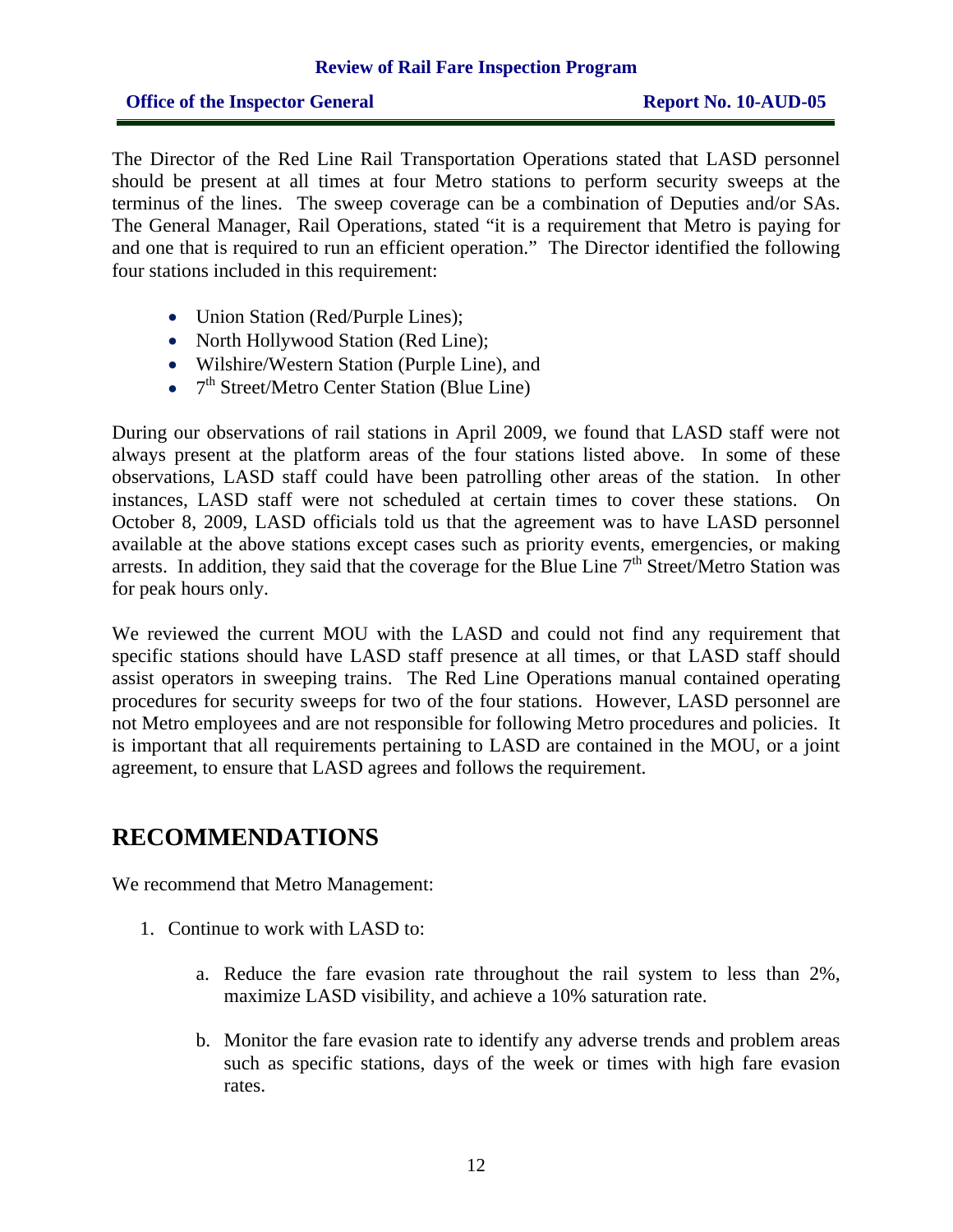#### **Review of Rail Fare Inspection Program**

#### **Office of the Inspector General Report No. 10-AUD-05**

- 2. Evaluate the number of HHVs needed for fare inspections considering back-up devices and re-charging time. The evaluation should also consider (a) any LASD requirements such as the size, reliability, and ease of use of the devices; and the number of devices needed; and (b) the impact that gating certain rail stations would have on HHV requirements.
- 3. Continue to refine the fare enforcement strategies and methodology. In this regard, consider the impact that gating will have on the fare enforcement plan and resources.
- 4. Clarify the requirement for LASD staff presence at all times at certain rail stations to perform security sweeps, and document this requirement and the process in the MOU or a joint side agreement. Ensure LASD staff deployment schedules conform to the requirements of the agreement.
- 5. Work with the LASD to:
	- a. Develop standards for fare inspection performance.
	- b. Ensure LASD staff is trained/advised to avoid behavior that might give the impression that they are not performing fare enforcement/community policing duties.

# **MANAGEMENT COMMENTS**

On November 10, 2009, we issued a draft report to Metro management. On April 7, 2010 Metro responded to the draft and management concurred with the findings in report. Management implemented recommendations 1a, 1b, 3, 5a, and 5b; and partially implemented recommendation 4. Management did not implement recommendation 2 because more information is necessary before an optimal path forward is known. Management provided the following actions to implement the audit recommendations:

- **Recommendation 1**. Several steps have already been taken to reduce fare evasion, maximize LASD TSB visibility and achieve a 10% saturation rate:
	- o The LASD TSB has redesigned its Vehicle Operation inspection Tickets to collect more statistical information about ridership and saturation rates. This will improve deployment of resources for future fare enforcement operations and provide valuable data concerning TSB's impact on the fare evasion rate.
	- o TSB has installed a new fare evasion and traffic citation tracking program which allows TSB and Metro to monitor the performance and productivity of TSB personnel.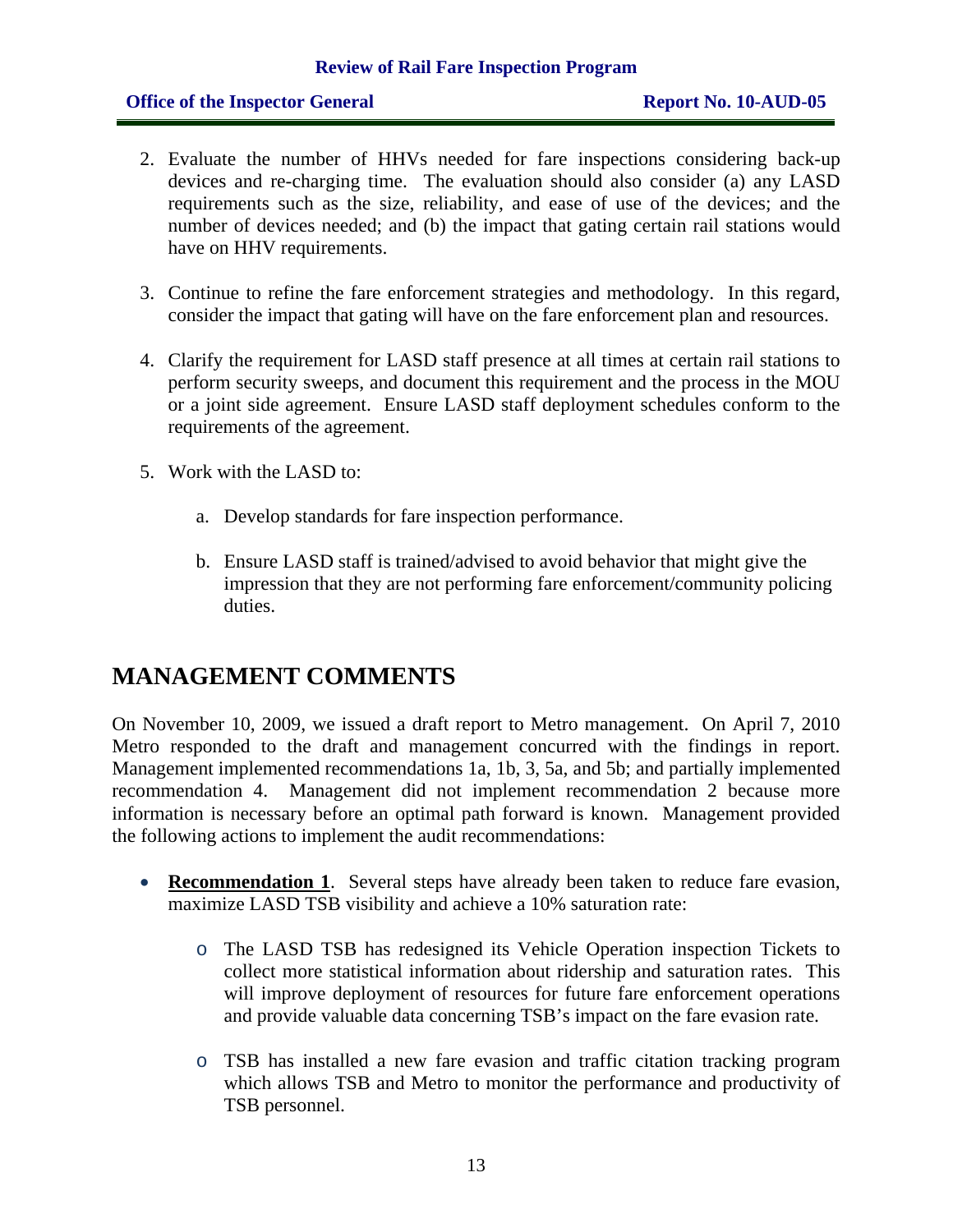- o To achieve the 10% saturation rate, TSB is taking the following actions on the rail and bus routes: riding buses and trains between stops and not concentrating on hubs, roving patrols, plain clothes operations, and increasing the number of daily fare enforcement operations.
- **Recommendation 2**. Metro has considered this recommendation, but decided not to implement it because more information is necessary before an optimal path forward is known. Too many questions remain related to the need for HHV's, and the interface with the gates and TAP Program.
- **Recommendation 3**. Metro has refined the fare enforcement strategies and methodologies. Also, the impact that gating will have on the fare enforcement plan and resources has been included in our review of fare enforcement strategies and methodologies.
- **Recommendation 4**. Metro agrees with the issue that the recommendation is based on, but does not agree with the document in the MOU or a joint side agreement is necessary. To clarify the requirement that TSB provide staff presence at all times at certain rail stations, Metro management requested the creation of a fixed post deployment matrix. The matrix has been developed and is in place. Management is satisfied with the responsiveness of the TSB when asked to improve the clarity of their deployment.

#### • **Recommendation 5**.

- o Standards regarding the performance of fare inspections have been clearly communicated through various avenues. Further, a 10% saturation rate is standard for fare inspection performance and is currently being achieved by TSB.
- o The concerning of "perching" and "clustering" has been addressed at all levels and it has been clearly communicated that such activities will not be tolerated. TSB management implemented a Unit Order that prohibits inappropriate bunching of personnel.

See Attachment D for the full text of management comments.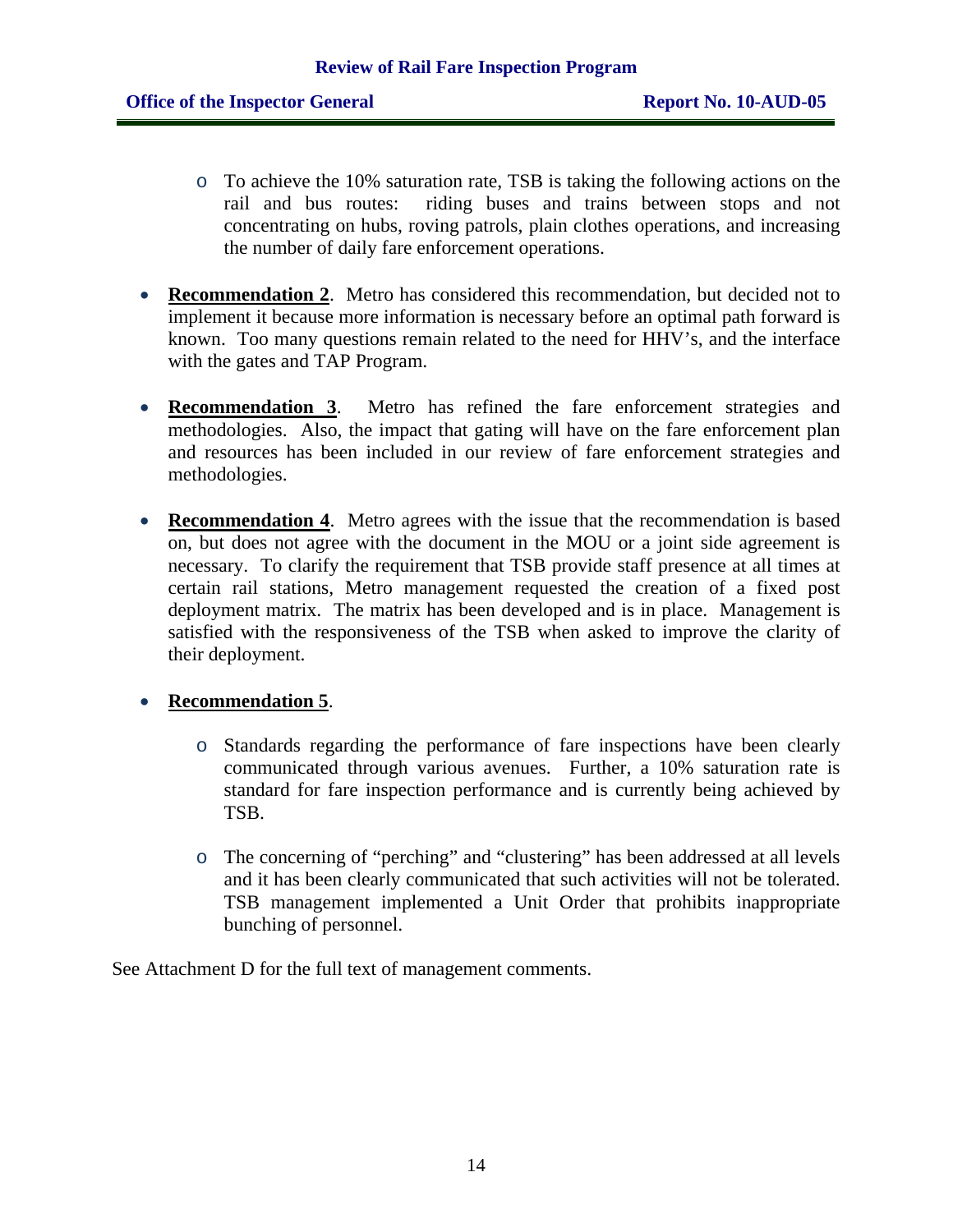# **EVALUATION OF MANAGEMENT COMMENTS**

Metro's proposed corrective action plan is responsive to the findings and recommendations in the report. Management has implemented recommendations 1a, 1b, 3, 5a and 5b, and has implemented alternative corrective action in regard to recommendation 4. Management considered recommendation 2, but decided not to implement this recommendation because more information is necessary before an optimal path forward is known. Management stated that there remain too many questions related to the need for hand held validators, and the interface with the gates and TAP program. After these questions are resolved, management should take any appropriate action. We consider all issues related to the findings and recommendations in the report resolved based on management's comments.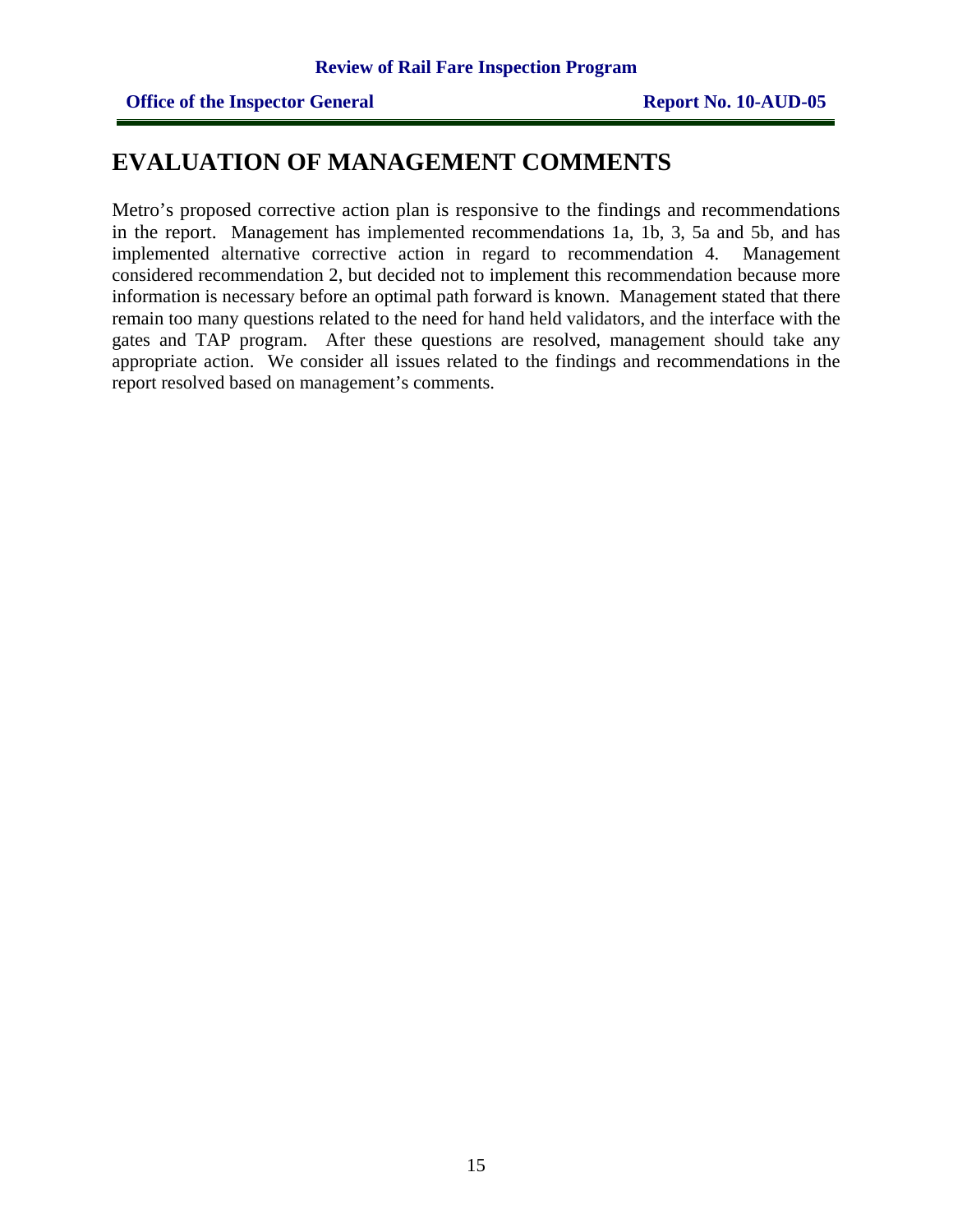# **FY 2009 Fare Check Saturation Rates**

| <b>Month</b>              | <b>Fare Checks</b><br><b>Saturation Rate</b> | <b>Total Fare Checks (1)</b> | <b>Total Boarding (2)</b> |
|---------------------------|----------------------------------------------|------------------------------|---------------------------|
| $Jul-08$                  | 1.78%                                        | 164,854                      | 9,254,411                 |
| Aug- $08$                 | 1.50%                                        | 130,508                      | 8,720,443                 |
| $Sep-08$                  | 1.41%                                        | 118,912                      | 8,412,870                 |
| Oct-08                    | 3.22%                                        | 275,282                      | 8,545,028                 |
| $Nov-08$                  | 5.39%                                        | 412,622                      | 7,654,314                 |
| Dec-08                    | 5.25%                                        | 413,000                      | 7,859,790                 |
| $Jan-09$                  | 3.72%                                        | 297,154                      | 7,986,379                 |
| Feb-09                    | 4.82%                                        | 353,457                      | 7,333,253                 |
| $Mar-09$                  | 5.70%                                        | 493,092                      | 8,656,629                 |
| Apr-09                    | 9.76%                                        | 832,293                      | 8,528,136                 |
| May-09                    | 11.73%                                       | 1,000,621                    | 8,530,354                 |
| $Jun-09$                  | 10.74%                                       | 926,538                      | 8,625,071                 |
| <b>Monthly</b><br>Average | 5.42%                                        | 451,528                      | 8,342,224                 |

# **FY 2009 Data for All Rail Lines and Orange Line**



Source of Data:

- (1) MTA Monthly Report prepared by the LASD Transit Services Bureau
- (2) Metro Service Planning and Development Department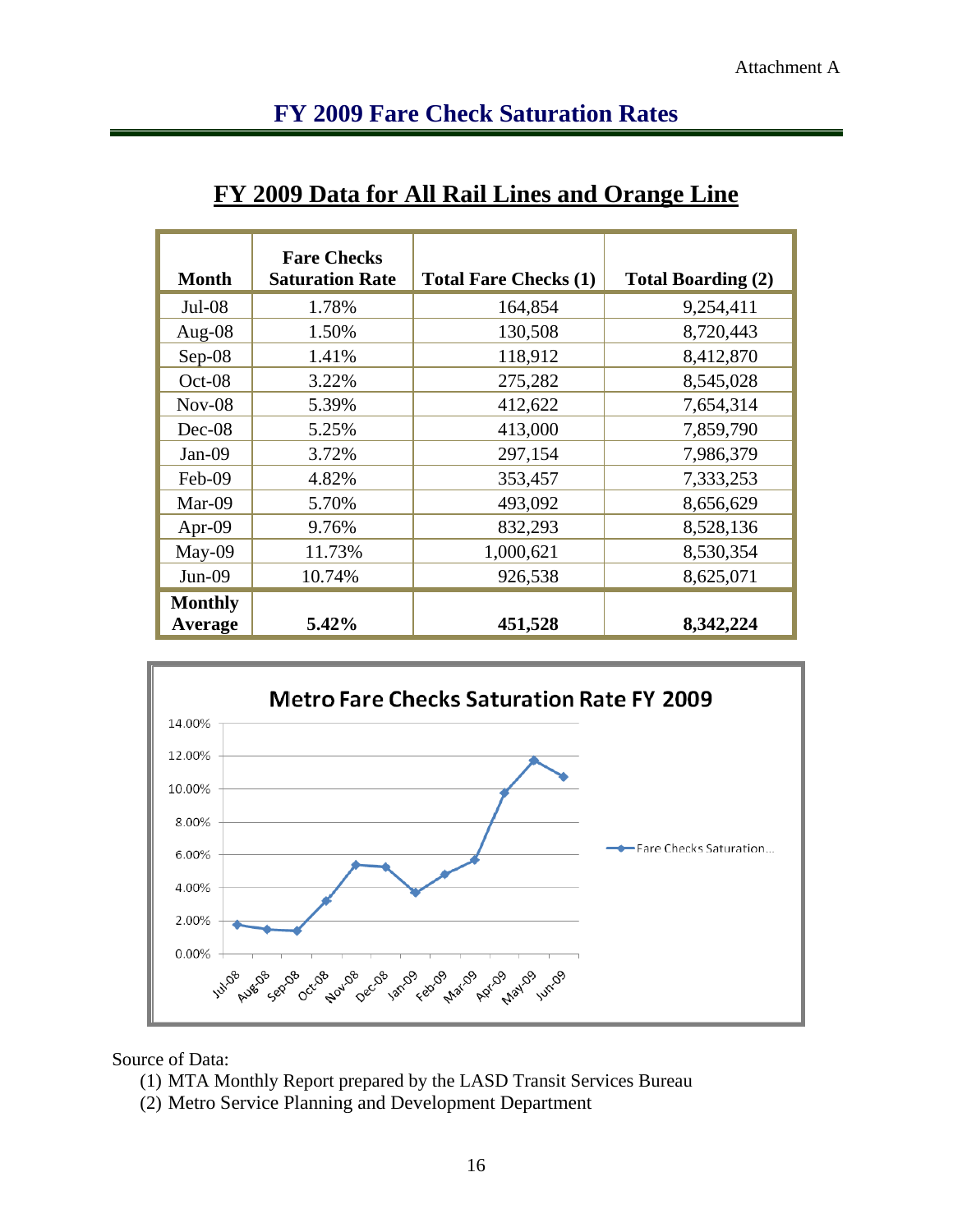# **FY 2009 Fare Evasion Rates**

# **FY 2009 Data for All Rail Lines and Orange Line**

| <b>Month</b>              | <b>Fare Evasion</b><br>Rate | <b>Total Invalid Tickets</b><br>including Warnings $\&$<br>Citations(1) | <b>Total Fare</b><br>Checks $(1)$ |
|---------------------------|-----------------------------|-------------------------------------------------------------------------|-----------------------------------|
| $Jul-08$                  | 3.29%                       | 5,419                                                                   | 164,854                           |
| Aug- $08$                 | 3.91%                       | 5,097                                                                   | 130,508                           |
| Sep-08                    | 4.59%                       | 5,457                                                                   | 118,912                           |
| $Oct-08$                  | 2.28%                       | 6,280                                                                   | 275,282                           |
| $Nov-08$                  | 1.49%                       | 6,147                                                                   | 412,622                           |
| Dec-08                    | 1.32%                       | 5,431                                                                   | 413,000                           |
| $Jan-09$                  | 3.26%                       | 9,678                                                                   | 297,154                           |
| Feb-09                    | 2.75%                       | 9,713                                                                   | 353,457                           |
| Mar-09                    | 1.94%                       | 9,577                                                                   | 493,092                           |
| Apr-09                    | 1.05%                       | 8,777                                                                   | 832,293                           |
| May-09                    | 1.01%                       | 10,078                                                                  | 1,000,621                         |
| $Jun-09$                  | 1.30%                       | 12.013                                                                  | 926,538                           |
| <b>Monthly</b><br>Average | 2.35%                       | 7,806                                                                   | 451,528                           |



Source of Data: (1) MTA Monthly Report prepared by the LASD Transit Services Bureau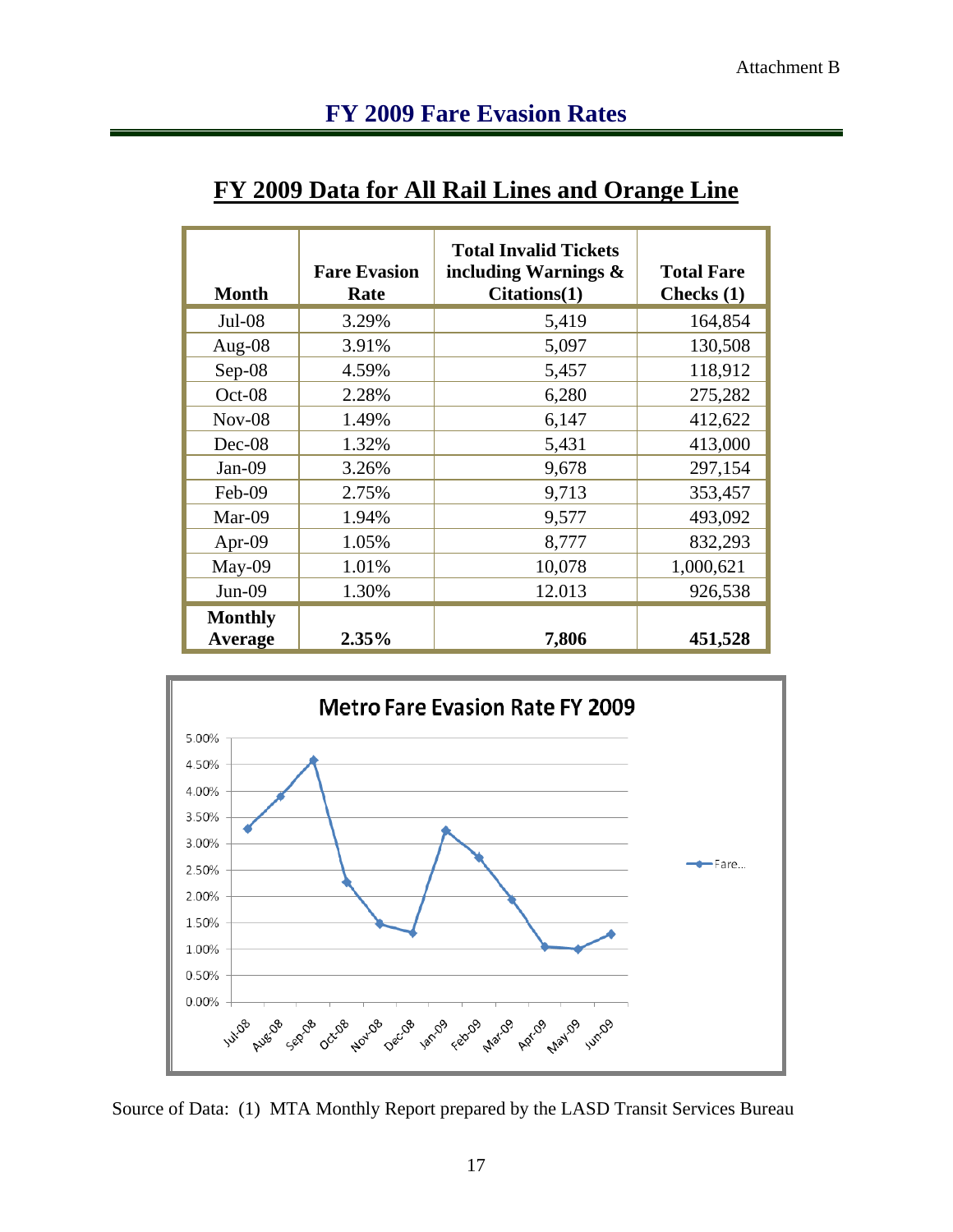# Attachment C

# **Fare Inspection Observation Sheet**

| Observer:<br>Date:  |                                                                                                                     |                                                                                                                                                                                                                                                                                                                                                             |  |                                                          |                                                                                                                                                            |
|---------------------|---------------------------------------------------------------------------------------------------------------------|-------------------------------------------------------------------------------------------------------------------------------------------------------------------------------------------------------------------------------------------------------------------------------------------------------------------------------------------------------------|--|----------------------------------------------------------|------------------------------------------------------------------------------------------------------------------------------------------------------------|
|                     |                                                                                                                     |                                                                                                                                                                                                                                                                                                                                                             |  |                                                          |                                                                                                                                                            |
| Line:               | $\Box$ Blue<br>$\Box$ Purple                                                                                        | $\Box$ Red $\Box$ Green $\Box$ Gold<br>$\Box$ Orange                                                                                                                                                                                                                                                                                                        |  |                                                          |                                                                                                                                                            |
| Station:            |                                                                                                                     | <u>□ Platform</u>                                                                                                                                                                                                                                                                                                                                           |  |                                                          |                                                                                                                                                            |
|                     |                                                                                                                     |                                                                                                                                                                                                                                                                                                                                                             |  |                                                          |                                                                                                                                                            |
|                     |                                                                                                                     |                                                                                                                                                                                                                                                                                                                                                             |  |                                                          |                                                                                                                                                            |
| Sheriff's Deputies: |                                                                                                                     |                                                                                                                                                                                                                                                                                                                                                             |  |                                                          |                                                                                                                                                            |
|                     |                                                                                                                     | Number Observed: ______ (enter 0 if none)                                                                                                                                                                                                                                                                                                                   |  |                                                          |                                                                                                                                                            |
|                     | Activities Observed:                                                                                                |                                                                                                                                                                                                                                                                                                                                                             |  |                                                          |                                                                                                                                                            |
|                     |                                                                                                                     | □ Coordinated Fare Enforcement Operations                                                                                                                                                                                                                                                                                                                   |  |                                                          |                                                                                                                                                            |
|                     |                                                                                                                     | $\Box$ Inspecting Fares (individual)                                                                                                                                                                                                                                                                                                                        |  |                                                          | $number$ <sub>____</sub>                                                                                                                                   |
|                     | □ Help Customer                                                                                                     | $\Box$ Issue Citation or warning                                                                                                                                                                                                                                                                                                                            |  |                                                          | $number$ <sub>____</sub>                                                                                                                                   |
|                     | $\Box$ Observing Customer                                                                                           |                                                                                                                                                                                                                                                                                                                                                             |  |                                                          | number_                                                                                                                                                    |
|                     |                                                                                                                     | □ Clearing Trains (Sweeps)                                                                                                                                                                                                                                                                                                                                  |  |                                                          | number                                                                                                                                                     |
|                     |                                                                                                                     | $\Box$ Patrol (Walking around station)                                                                                                                                                                                                                                                                                                                      |  |                                                          | $number$ <sub>____</sub>                                                                                                                                   |
|                     | $\Box$ Cell Phone                                                                                                   |                                                                                                                                                                                                                                                                                                                                                             |  |                                                          | number                                                                                                                                                     |
|                     | □ "Walkie Talkie"                                                                                                   |                                                                                                                                                                                                                                                                                                                                                             |  |                                                          | $number$ <sub>____</sub>                                                                                                                                   |
|                     |                                                                                                                     | □ Watching video or Playing Game, e.g., iPod or Game Boy                                                                                                                                                                                                                                                                                                    |  |                                                          | $number$ <sub>____</sub>                                                                                                                                   |
|                     |                                                                                                                     | $\Box$ Talking to one another (Clustering)                                                                                                                                                                                                                                                                                                                  |  | $\Box$ Other                                             | number                                                                                                                                                     |
|                     | Activities Observed:<br>$\Box$ Help Customer<br>$\Box$ Observing Customer<br>$\Box$ Cell Phone<br>□ "Walkie Talkie" | Sheriff's Assistants (SA, i.e. Fare Inspectors)<br>Number Observed: ______ (enter 0 if none)<br>□ Coordinated Fare Enforcement Operations<br>$\Box$ Inspecting Fares (individual)<br>$\Box$ Issue Citation or warning<br>□ Clearing Trains (Sweeps)<br>$\Box$ Patrol (Walking around station)<br>$\Box$ Talking to one another (Clustering)<br>$\Box$ Other |  | □ Watching video or Playing Game, e.g., iPod or Game Boy | $number$ <sub>____</sub><br>$number$ <sub>____</sub><br>number<br>number_<br>number____<br>number<br>number<br>number<br>number<br>$number$ <sub>___</sub> |
| Comments:           |                                                                                                                     |                                                                                                                                                                                                                                                                                                                                                             |  |                                                          |                                                                                                                                                            |
|                     |                                                                                                                     |                                                                                                                                                                                                                                                                                                                                                             |  |                                                          |                                                                                                                                                            |
|                     |                                                                                                                     |                                                                                                                                                                                                                                                                                                                                                             |  |                                                          |                                                                                                                                                            |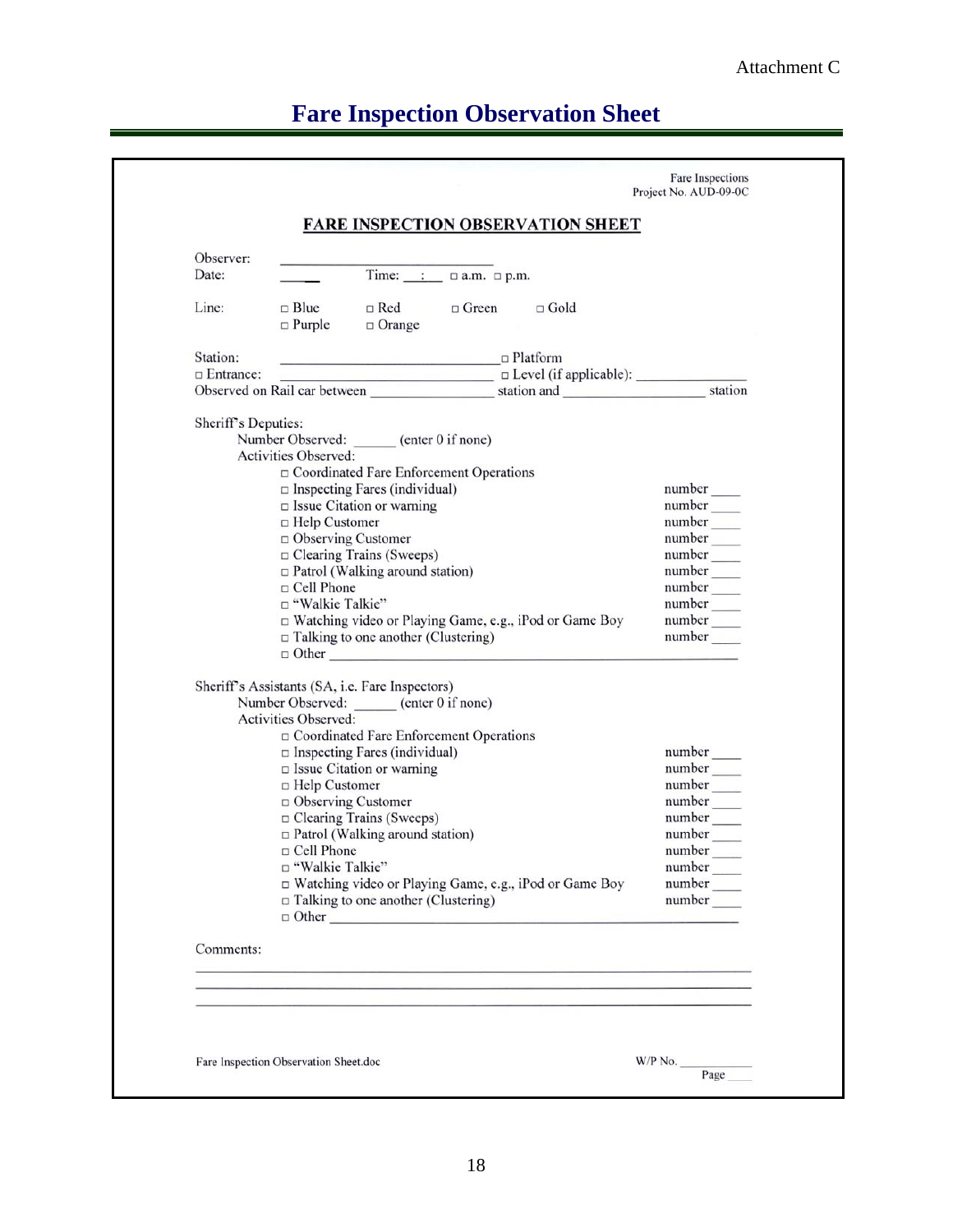# **Management Comments to Draft Report**

| ${\bf M}$<br>Metro |         | Interoffice Memo                                                                                  |
|--------------------|---------|---------------------------------------------------------------------------------------------------|
|                    | Date    | April 7, 2010                                                                                     |
|                    | To      | Karen Gorman<br><b>Acting Inspector General</b>                                                   |
|                    | Through | Arthur T. Leahy<br>$b\mathsf{u}$<br><b>Chief Executive Officer</b>                                |
|                    | From    | Duane Martin<br>Deputy Executive Officer                                                          |
|                    | Subject | Management Response to Draft Audit of<br>Review of Rail Fare Inspection (Report<br>No. 10-AUD-05) |

#### **OVERVIEW**

I have reviewed the results of the subject draft report and concur with most of the recommendations. Recommendations 1a, 1b, 3, 5a and 5b have been implemented, and we have partially implemented recommendation 4. Management did not entirely agree with recommendation 4, and after evaluating recommendation 2, management will not implement this recommendation because we may be changing our approach to Transit Access Pass (TAP). Please see the details below.

#### PROPOSED CORRECTIVE ACTIONS

In response to recommendation 1a, several steps have already been taken to reduce fare evasion, maximize Los Angeles Sheriff Department's Transit Services Bureau (TSB) visibility and achieve a 10% saturation rate. These include but are not limited to:

- TSB has redesigned its Vehicle Operation Inspection Tickets (VOIT) to collect more statistical information about ridership and saturation rates, such as the number of people cited and quantity of citations issued by individual deputies for each assigned shift. This coupled with updates to the VOIT computer tracking system will improve deployment of resources for future fare enforcement operations, and provide valuable data concerning TSB's impact on the fare evasion rate.
- TSB has installed a new fare evasion and traffic citation tracking program (Crossroads) which allows TSB and Metro to monitor the performance and productivity of TSB personnel. The program provides a searchable database to analyze the effectiveness of the fare compliance effort and enhance security.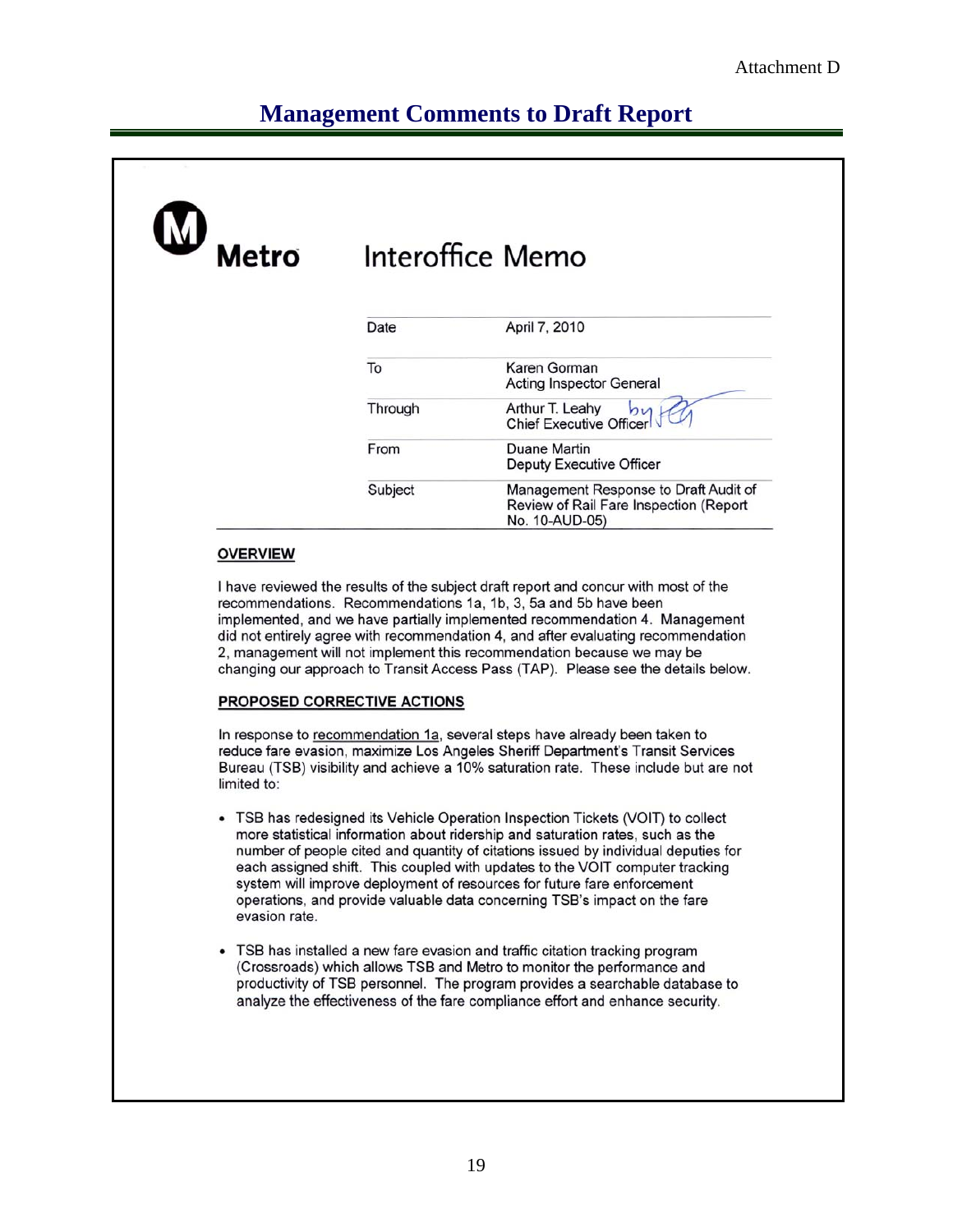# **Management Comments to Draft Report**

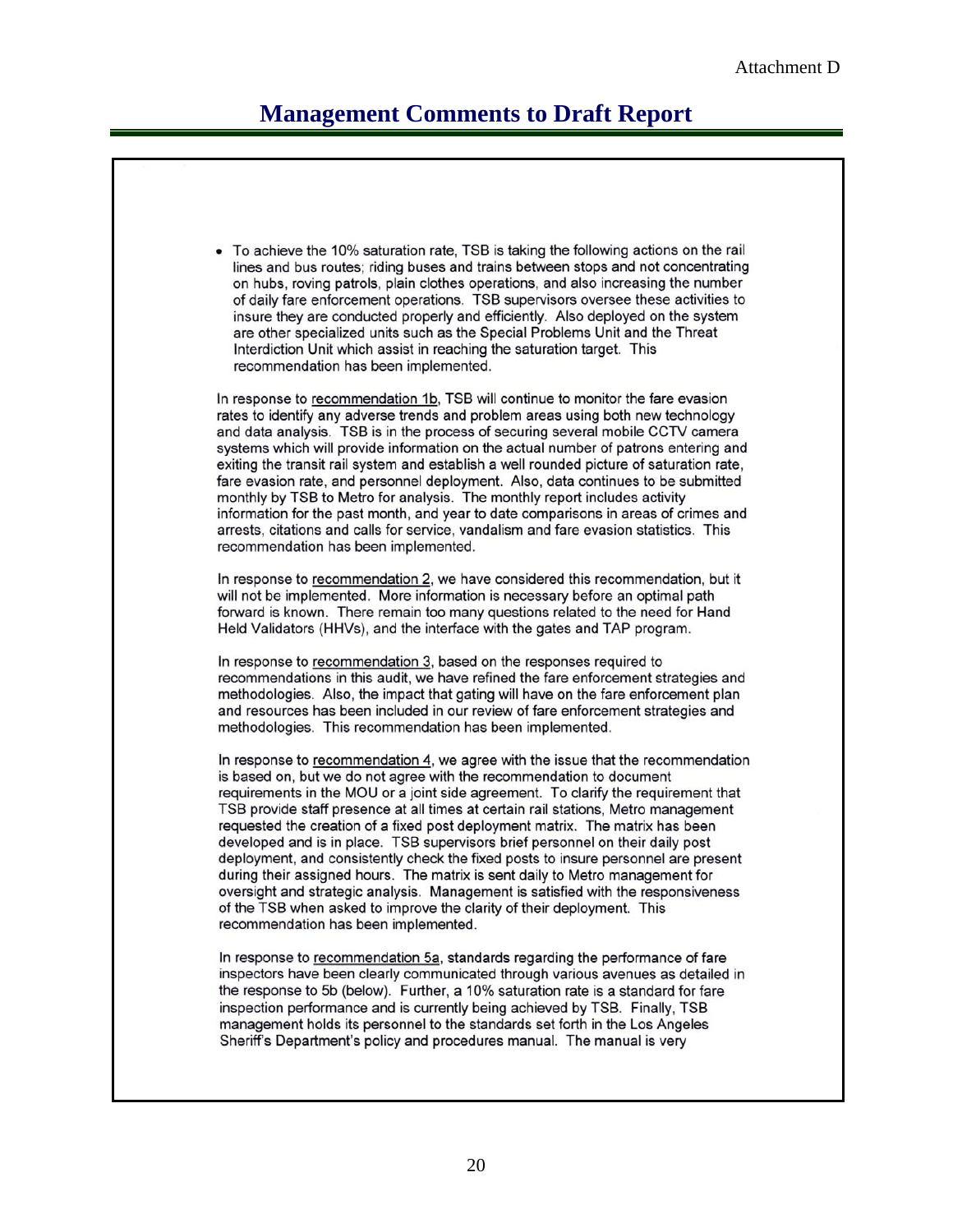# **Management Comments to Draft Report**